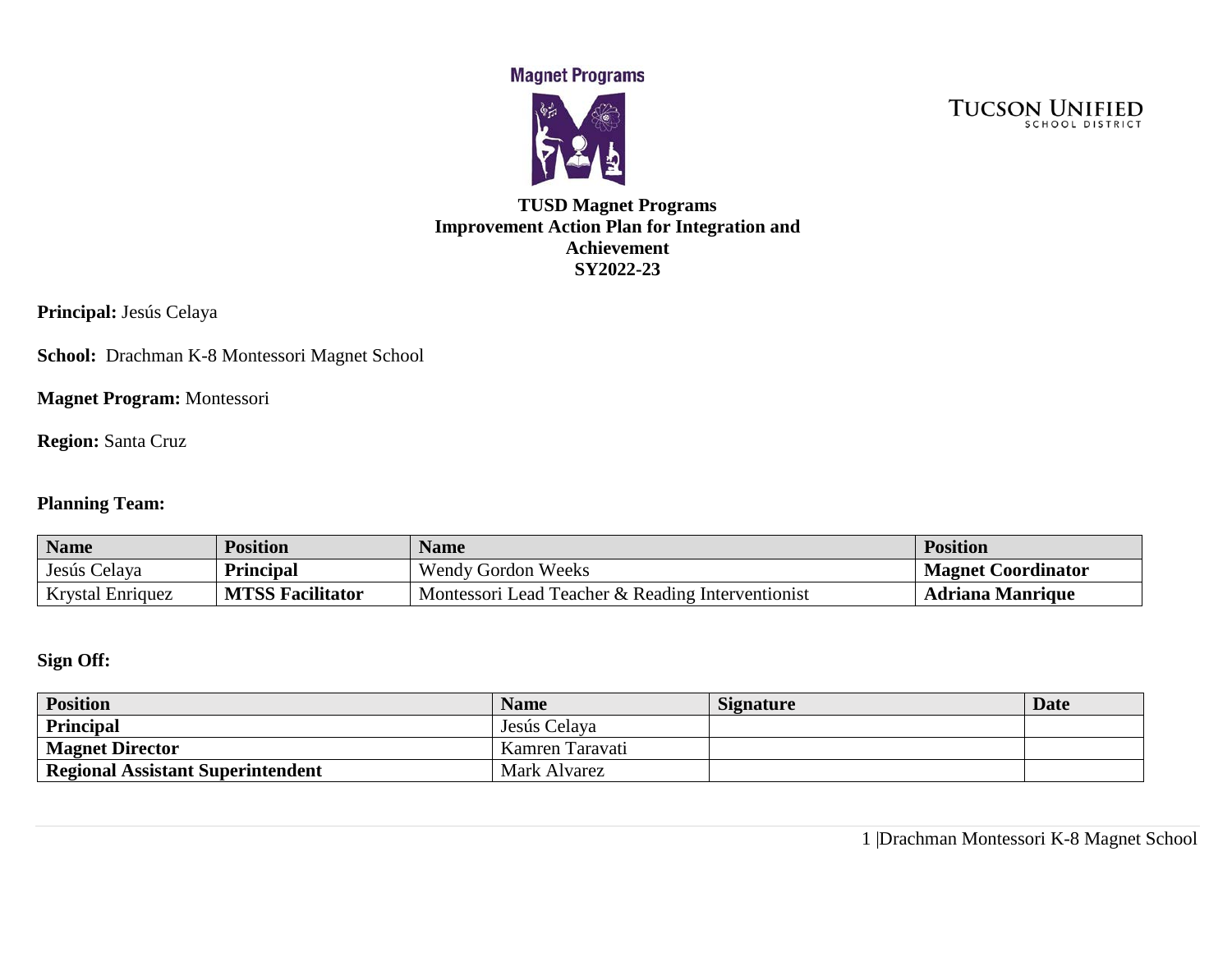#### **Magnet Plan Table of Contents**

#### **I. Magnet School Profile (page 4)**

- A. Mission
- B. School Summary
- C. Vision
- D. Core Values
- E. School Profile
- F. Achievement Data

## **II. Goals for Magnet School Effectiveness (page 10)**

- A. Integration
- B. Achievement
- C. Academic Achievement for African American and Latino Students

## **III. Integration (page 12)**

- A. Gaps in Integration
- B. SMART Goal for Integration
- C. Goal Attainment
	- 1. Strategies to Achieve SMART Goal
	- 2. Action Steps to Implement, Monitor and Evaluate Strategies

## **IV. Overall Student Achievement (page 19)**

- A. Gaps in Student Achievement
- B. SMART Goals for Overall Student Achievement
- C. Goal Attainment
	- 1. Strategies to Achieve SMART Goals
	- 2. Action Steps to Implement Strategies

# **V. Academic Performance for African American and Latino Students (page 26)**

- A. Gaps in USP subgroups performance (African American and Latino)
- B. SMART Goals for Reducing Achievement Gaps
- C. Goal Attainment
	- 1. Strategies to Achieve SMART Goals
	- 2. Action Steps to Implement Strategies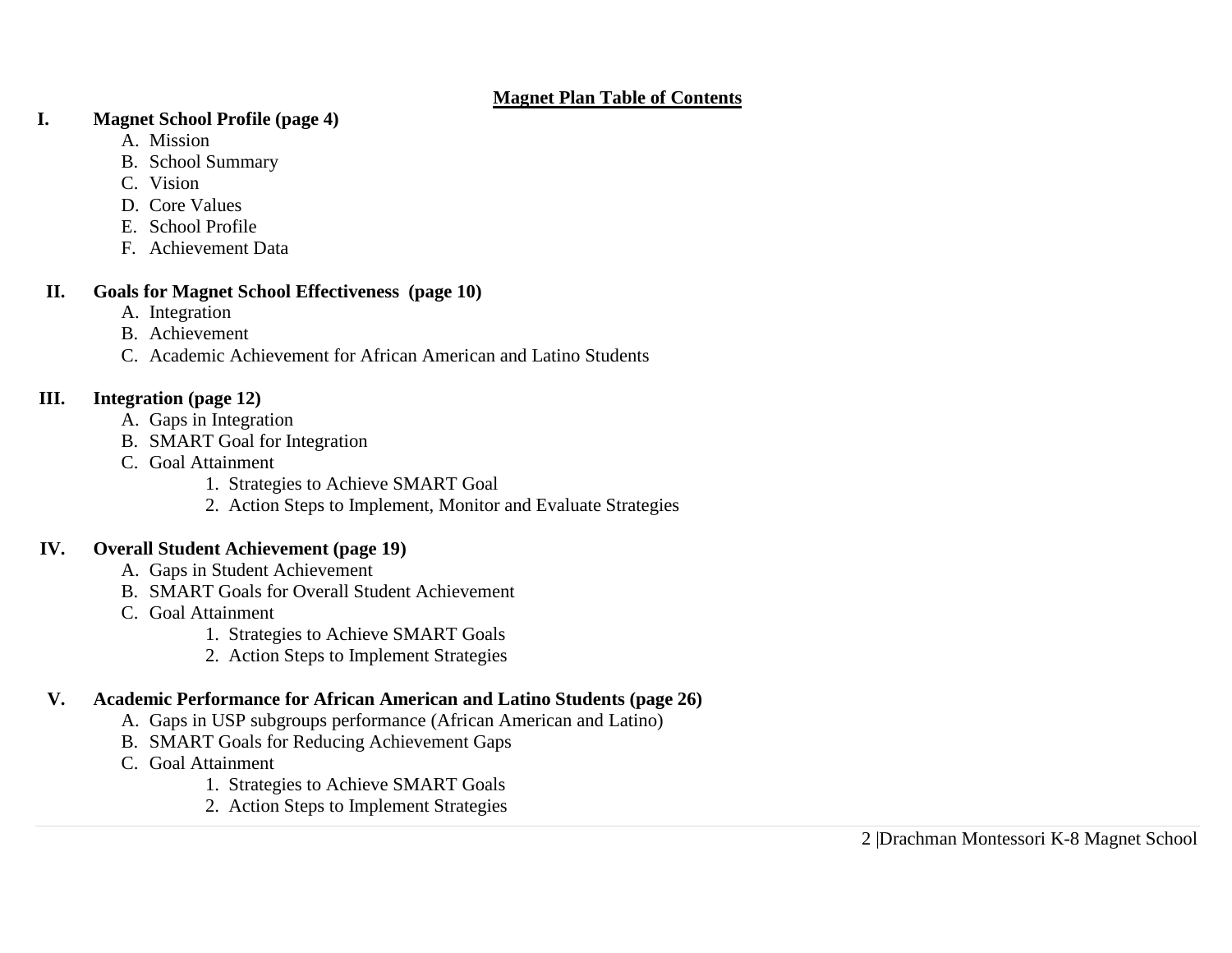**VI. Magnet School Budget (page 33)**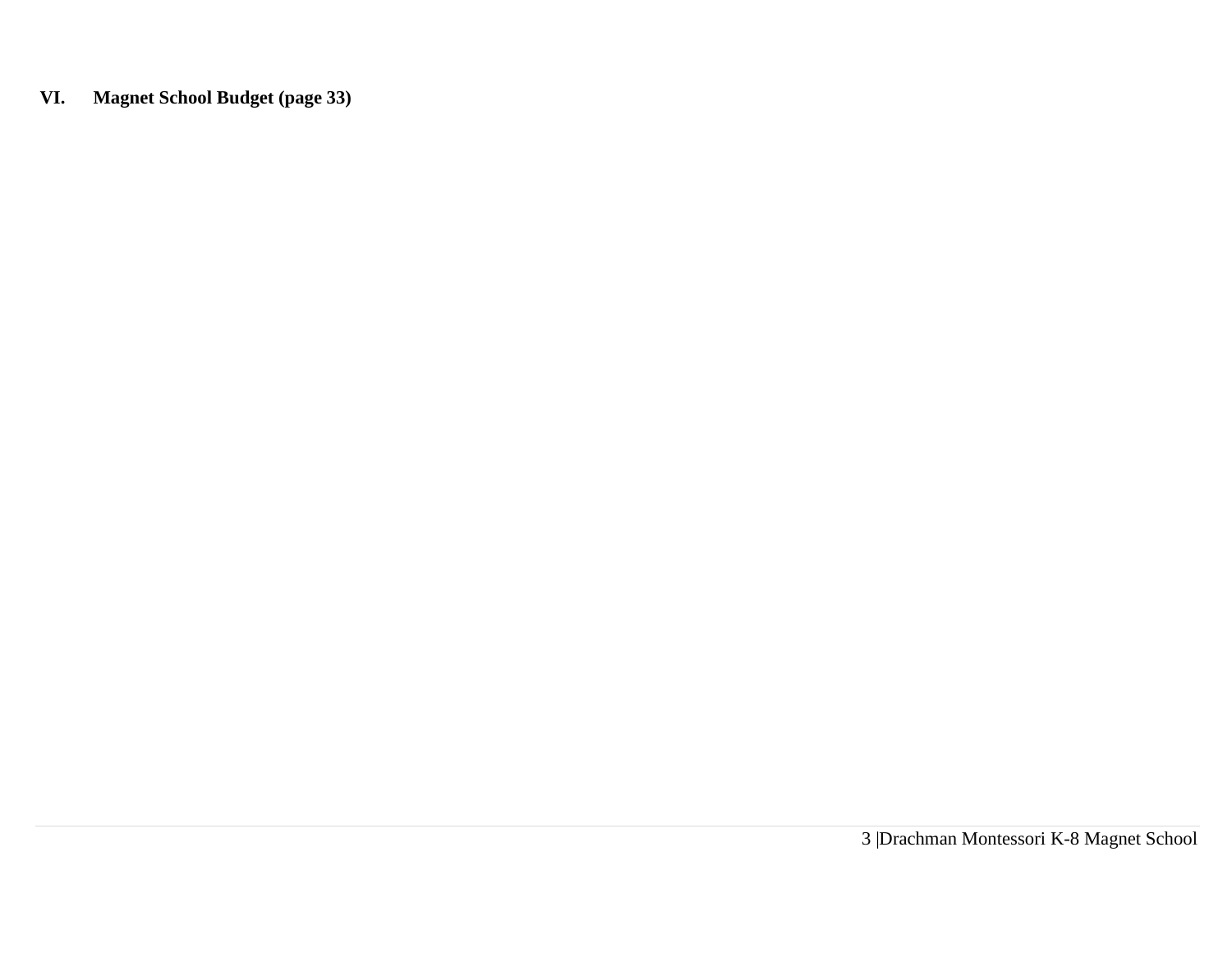#### **I. Magnet School Profile**

#### **A. Mission**

Drachman K-8 Montessori Magnet nurtures the whole child, helps students discover their cosmic task and role as citizens of the world, and guides students to achieve individual excellence.

#### **B. School Summary**

Drachman K-8 Montessori is currently an integrated school that received an Arizona Letter Grade of a C in SY2019-20. In Montessori education, children use hands-on Montessori learning materials, which make abstract concepts more concrete. Multiage classrooms create an opportunity for younger students to be exposed to higher level concepts, and older students the opportunity to work with younger students, resulting in a greater depth of understanding for the older learners. Montessori classrooms allow for intervention and academic acceleration to coexist in a single classroom.

#### **C. Vision**

Drachman K-8 Montessori Magnet is an American Montessori Society certified magnet school where:

- Students are well-rounded, responsible, peaceful, and successful on both Montessori performance measures and mandated assessments.
- Educators are trusted and allowed to be faithful to the Montessori approach to instruction, curriculum sequencing, and evaluation.
- Parents and community members are informed partners who support our Montessori values and Mission

### **D. Core Values**

The core values that define our work and who we are as a school are:

- We are responsible and peaceful.
- We respect and care for ourselves, others, and the environment.
- We communicate openly and honestly and disagree respectfully.
- We intentionally build a diverse and inclusive community and embrace differing perspectives.
- We are committed to educational excellence for all children and collaborate to ensure a rigorous, nurturing learning environment.
- We celebrate successes, large and small, in meaningful ways that support the Montessori philosophy.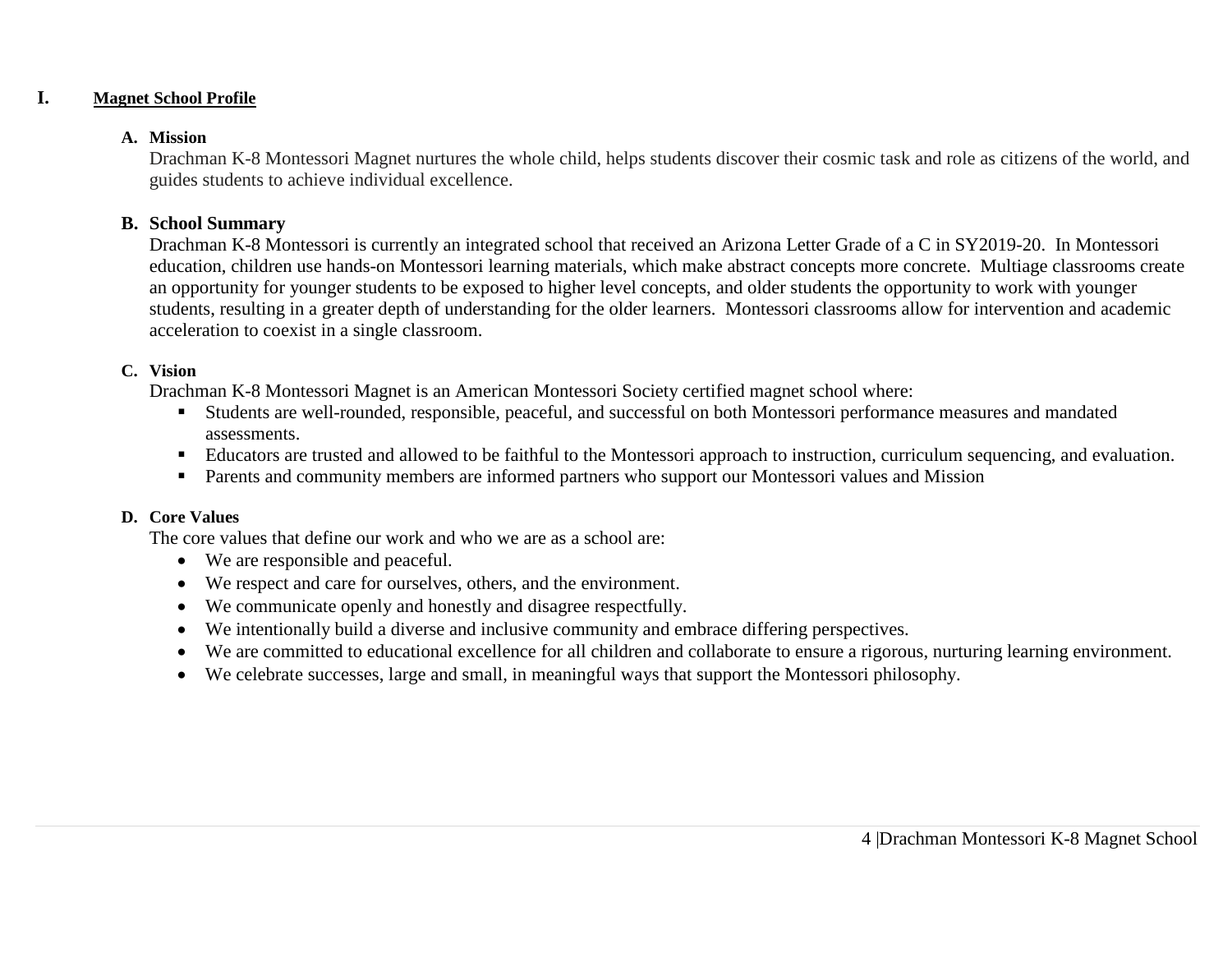### **E. School Profile**

| 2018-19 Letter Grade | 2021-22 Integration Status | <b>Magnet Theme</b> |
|----------------------|----------------------------|---------------------|
|                      | Integrated                 | <b>Montessori</b>   |

| <b>Student Profile</b>    |                                                                                                                                                              |     |       |     |       |  |  |  |  |  |
|---------------------------|--------------------------------------------------------------------------------------------------------------------------------------------------------------|-----|-------|-----|-------|--|--|--|--|--|
| <b>Mobility</b><br>(Rate) | Ex Ed<br><b>F&amp;RL</b><br>EL<br><b>Promotion</b><br>Absenteeism<br>% of ExEd<br>(Rate)<br>(% of FRL Students)<br>(Rate)<br>(% of EL Students)<br>Students) |     |       |     |       |  |  |  |  |  |
| 7.76%                     | N/A                                                                                                                                                          | N/A | 61.9% | 10% | 12.5% |  |  |  |  |  |

|                                                                   |       |       |                  | <b>School Integration Profile (USP Ethnicity)</b> |     |                 |    |                    |                |                           |         |              |             |       |
|-------------------------------------------------------------------|-------|-------|------------------|---------------------------------------------------|-----|-----------------|----|--------------------|----------------|---------------------------|---------|--------------|-------------|-------|
| 2021-22<br>$40th$ Day                                             | White |       | African American |                                                   |     | Hispanic/Latino |    | Native<br>American |                | Asian/Pacific<br>Islander |         | Multi Racial |             | Total |
|                                                                   | N     | $\%$  | N                | $\%$                                              | N   | $\%$            | N  | $\%$               | N              | $\%$                      | N       | $\%$         | $\mathbf N$ |       |
| Enrollment                                                        | 71    | 21%   | 31               | 9%                                                | 198 | 59%             | 12 | 4%                 | $\overline{4}$ | 1%                        | 18      | 5%           | 334         |       |
| Non-neighborhood<br>%                                             |       |       |                  |                                                   |     |                 |    |                    |                |                           |         |              | <b>NA</b>   |       |
|                                                                   |       |       |                  | USP Integration Range $+/-15\%$ District ES Avg   |     |                 |    |                    |                |                           |         |              |             |       |
|                                                                   |       | 6-36% |                  | $0 - 25%$                                         |     | 44-70%          |    | $0-19%$            |                | $0-17%$                   | $0-19%$ |              |             |       |
| Future Integration Range $+/-25\%$ District ES Avg                |       |       |                  |                                                   |     |                 |    |                    |                |                           |         |              |             |       |
| $0-45%$<br>$0 - 35%$<br>35-70%<br>$0-29%$<br>$0 - 27%$<br>$0-29%$ |       |       |                  |                                                   |     |                 |    |                    |                |                           |         |              |             |       |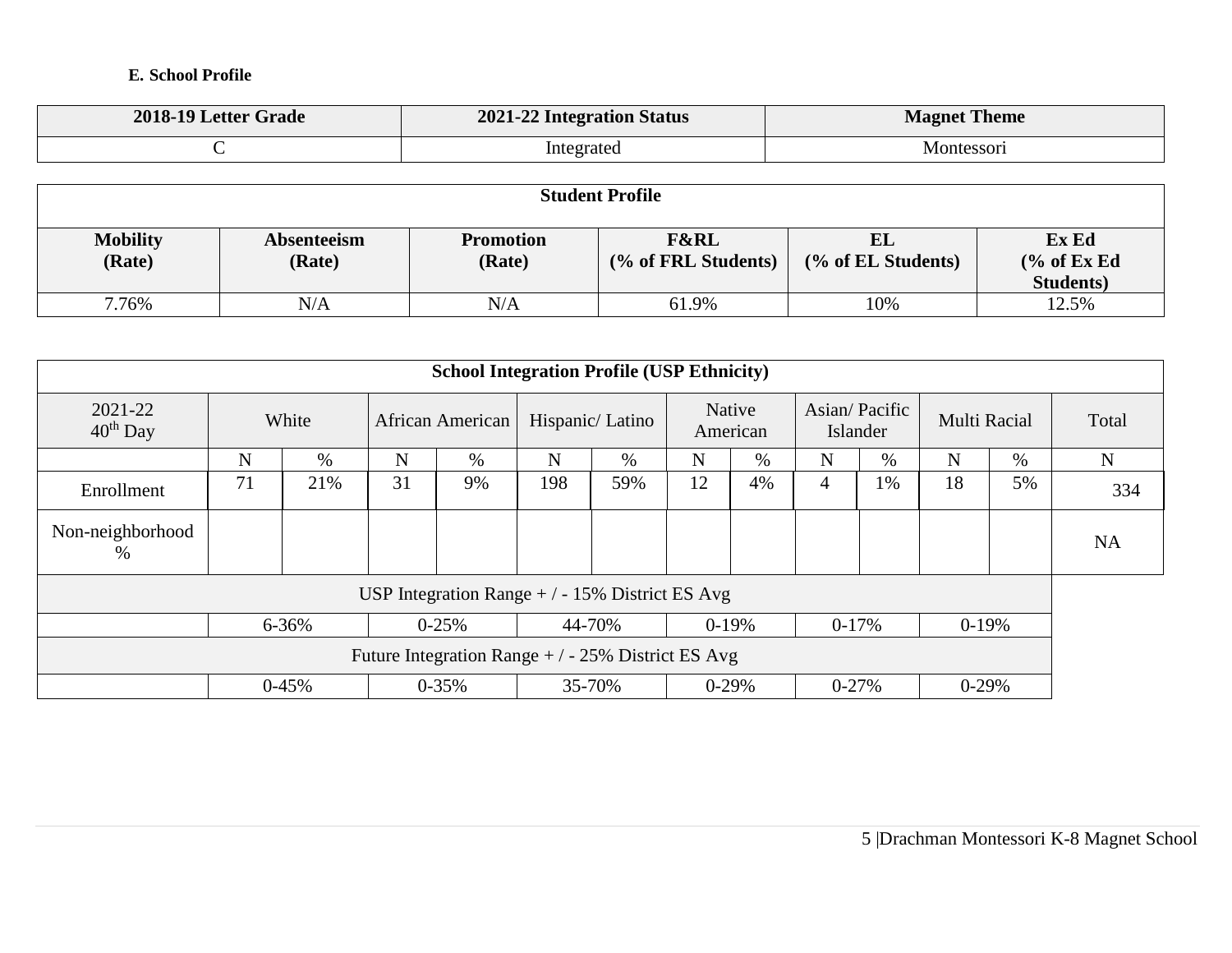## **E. Achievement**

|                        | 3 Years of AzMERIT/AZM2 TUSD K-8 Schools Math Grades 3-8 |              |               |                 |               |               |               |               |               |               |               |               |                  |               |              |                 |                 |               |               |
|------------------------|----------------------------------------------------------|--------------|---------------|-----------------|---------------|---------------|---------------|---------------|---------------|---------------|---------------|---------------|------------------|---------------|--------------|-----------------|-----------------|---------------|---------------|
| Math                   | 2018<br>Gr.3                                             | 2018<br>Gr.4 | 2018<br>Gr. 5 | 2018<br>Gr. $6$ | 2018<br>Gr. 7 | 2018<br>Gr. 8 | 2019<br>Gr. 3 | 2019<br>Gr. 4 | 2019<br>Gr. 5 | 2019<br>Gr. 6 | 2019<br>Gr. 7 | 2019<br>Gr. 8 | 2019<br>Alg. $I$ | 2021<br>Gr. 3 | 2021<br>Gr.4 | 2021<br>Gr. $5$ | 2021<br>Gr. $6$ | 2021<br>Gr. 7 | 2021<br>Gr. 8 |
| <b>District</b><br>Avg | 43%                                                      | 36%          | 37%           | 24%             | 20%           | 21%           | 42%           | 36%           | 36%           | 23%           | 22%           | 18%           | 62%              | 13%           | 13%          | 15%             | 5%              | 11%           | 7%            |
| State Avg              | 53%                                                      | 47%          | 47%           | 43%             | 36%           | 31%           | 51%           | 48%           | 46%           | 41%           | 38%           | 32%           | 44%              | 35%           | 45%          | 45%             | 37%             | 37%           | 35%           |
| Drachman               | 53%                                                      | 41%          | 34%           | 10%             | 11%           | 26%           | 50%           | 40%           | 48%           | 29%           | 17%           | 11%           | 100%             | 36%           | 0%           | 29%             | 25%             | 18%           | $0\%$         |

|                        | 3 Years of AzMERIT/AZM2 TUSD K-8 Schools ELA Grades 3-8 |                 |                 |                 |               |               |              |              |                 |                 |               |               |              |                 |                 |                 |               |               |
|------------------------|---------------------------------------------------------|-----------------|-----------------|-----------------|---------------|---------------|--------------|--------------|-----------------|-----------------|---------------|---------------|--------------|-----------------|-----------------|-----------------|---------------|---------------|
| <b>ELA</b>             | 2018<br>Gr.3                                            | 2018<br>Gr. $4$ | 2018<br>Gr. $5$ | 2018<br>Gr. $6$ | 2018<br>Gr. 7 | 2018<br>Gr. 8 | 2019<br>Gr.3 | 2019<br>Gr.4 | 2019<br>Gr. $5$ | 2019<br>Gr. $6$ | 2019<br>Gr. 7 | 2019<br>Gr. 8 | 2021<br>Gr.3 | 2021<br>Gr. $4$ | 2021<br>Gr. $5$ | 2021<br>Gr. $6$ | 2021<br>Gr. 7 | 2021<br>Gr. 8 |
| <b>District</b><br>Avg | 35%                                                     | 38%             | 37%             | 23%             | 31%           | 24%           | 38%          | 40%          | 43%             | 27%             | 26%           | 24%           | 19%          | 24%             | 31%             | 13%             | 18%           | 13%           |
| State Avg              | 44%                                                     | 47%             | 48%             | 39%             | 45%           | 39%           | 46%          | 51%          | 52%             | 42%             | 41%           | 38%           | 36%          | 35%             | 32%             | 30%             | 30%           | 27%           |
| Drachman               | 43%                                                     | 32%             | 30%             | 20%             | 22%           | 26%           | 45%          | 47%          | 58%             | 19%             | 26%           | 22%           | 46%          | 0%              | 41%             | 36%             | 9%            | 33%           |

 $*2017 - 2018 = AZMerit$  2019 = AZM2

6 |Drachman Montessori K-8 Magnet School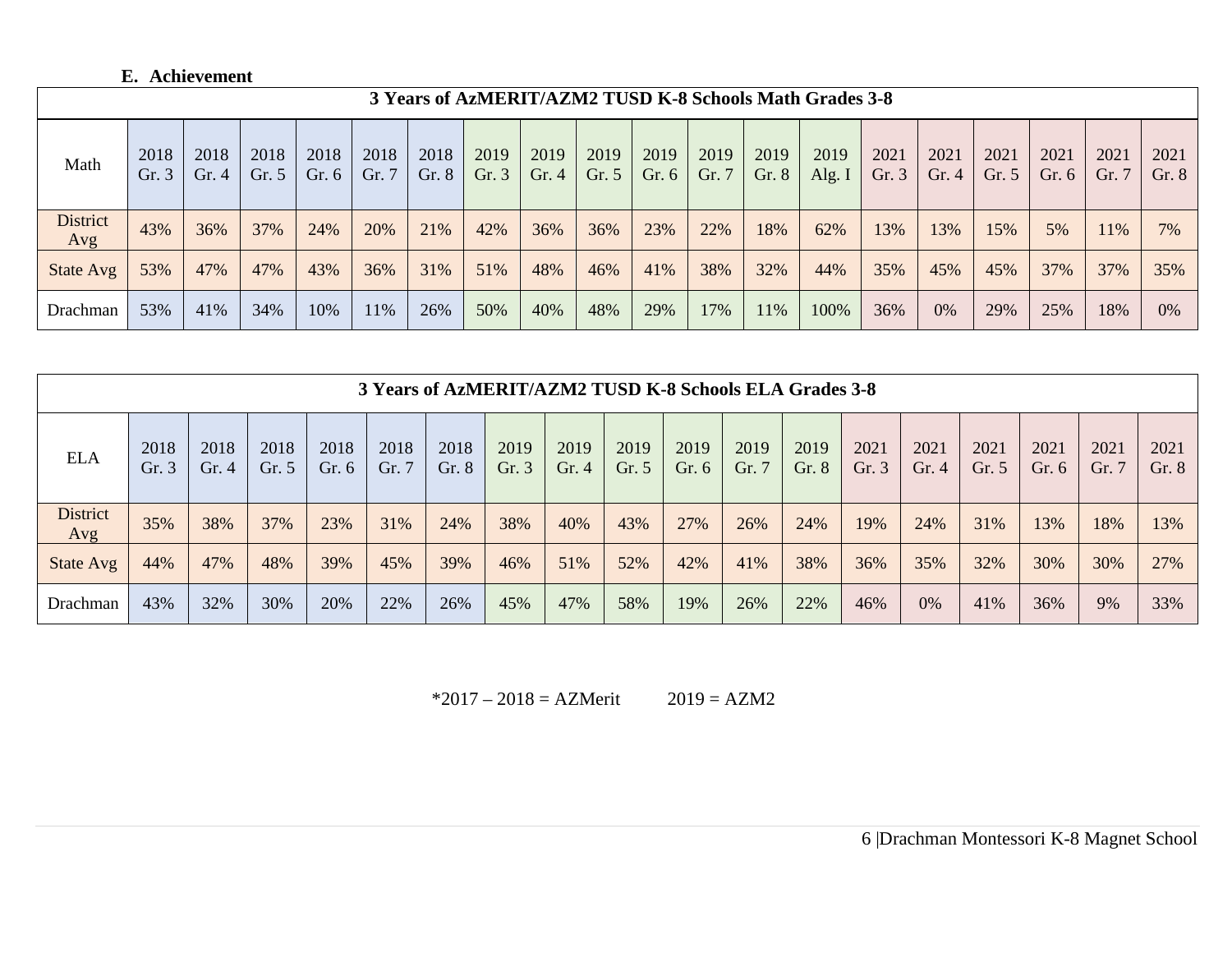| Drachman 2018-2019 AzMERIT Percent Proficiency Broken Out by USP Ethnicity |     |             |  |  |  |  |  |  |
|----------------------------------------------------------------------------|-----|-------------|--|--|--|--|--|--|
| <b>USP Ethnicity</b>                                                       | ELA | <b>Math</b> |  |  |  |  |  |  |
| White                                                                      | 59% | 46%         |  |  |  |  |  |  |
| African American                                                           | 39% | 33%         |  |  |  |  |  |  |
| Hispanic                                                                   | 38% | 38%         |  |  |  |  |  |  |
| Native American                                                            | 22% | 44%         |  |  |  |  |  |  |
| Asian-PI                                                                   | 0%  | 0%          |  |  |  |  |  |  |
| Multi-Racial                                                               | 43% | 43%         |  |  |  |  |  |  |
| All                                                                        | 40% | 39%         |  |  |  |  |  |  |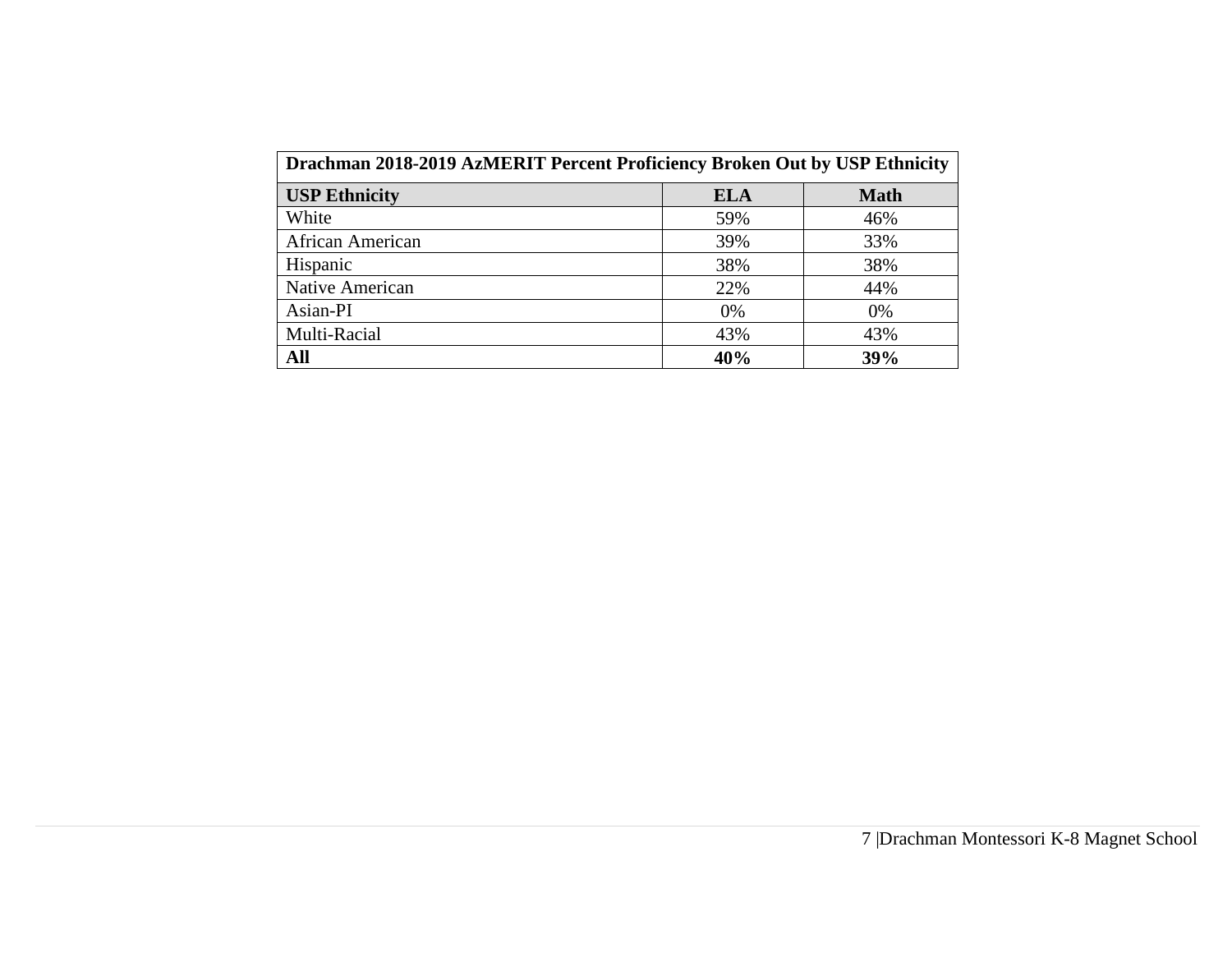## **Three Year AZ Merit/AASA by Subgroup**

# **ELA**

|                | <b>African American</b>                |                                        |           |         | Hispanic       |           |         | Anglo     |           |
|----------------|----------------------------------------|----------------------------------------|-----------|---------|----------------|-----------|---------|-----------|-----------|
|                | 18-19                                  | $20 - 21$                              | $21 - 22$ | $18-19$ | $20 - 21$      | $21 - 22$ | $18-19$ | $20 - 21$ | $21 - 22$ |
| Grade 3        | 37.5                                   | 50                                     |           | 47.1    | 50             |           |         |           |           |
| <b>Grade 4</b> | N <sub>o</sub><br>Students<br>Assessed | $\overline{0}$                         |           | 35.5    | $\overline{0}$ |           |         |           |           |
| Grade 5        | 80                                     | 40                                     |           | 60.7    | 36.8           |           |         |           |           |
| Grade 6        | $\overline{0}$                         | N <sub>o</sub><br>Students<br>Assessed |           | 19      | 30             |           |         |           |           |
| Grade 7        | $\mathbf{0}$                           | $\overline{0}$                         |           | 25      | 12.5           |           |         |           |           |
| Grade 8        | 100                                    | N <sub>o</sub><br>Students<br>Assessed |           | 14.3    | 20             |           |         |           |           |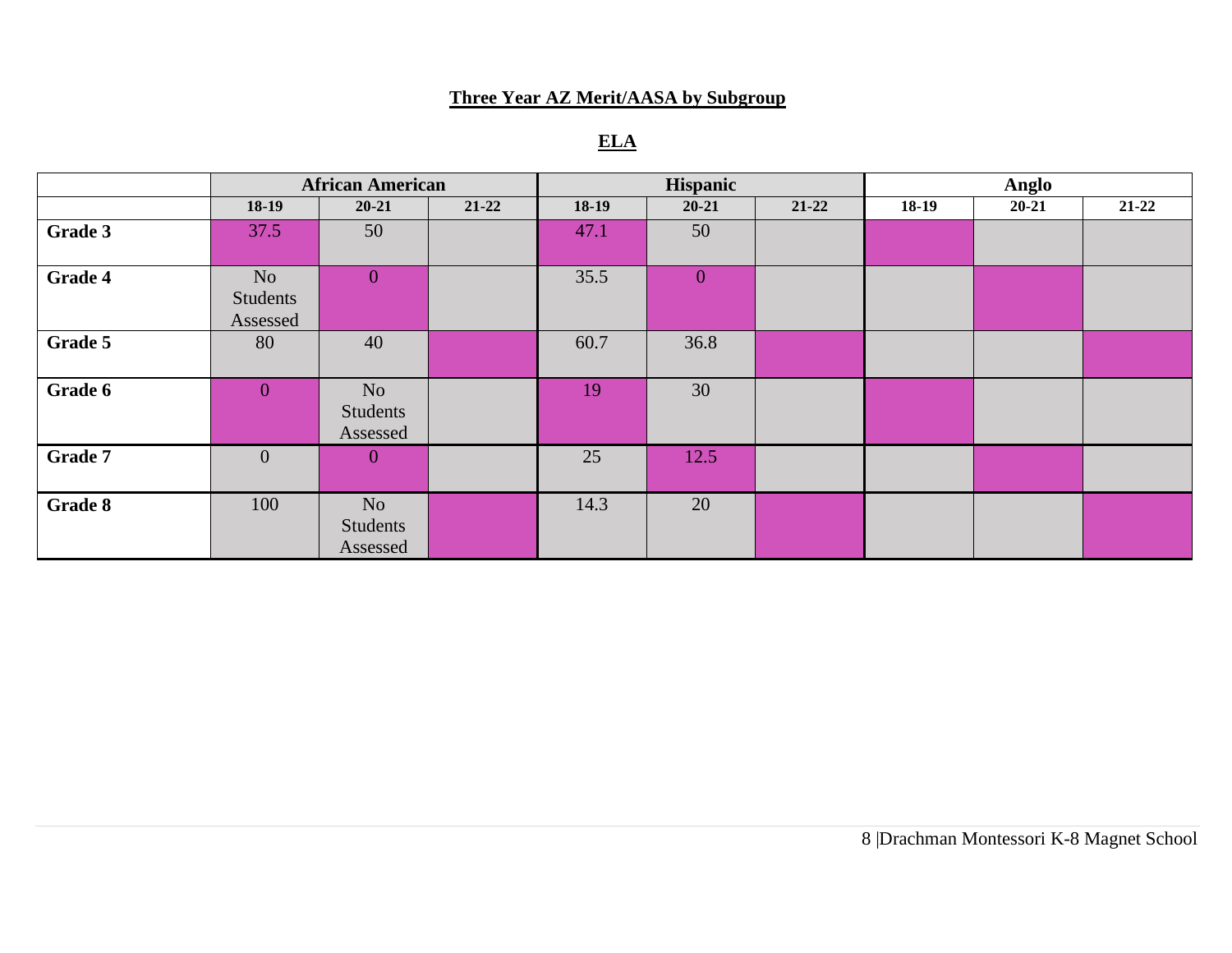## **Three Year AZ Merit/AASA by Subgroup**

# **Math**

|         | <b>African American</b>    |                |           |         | Hispanic       |           |         | <b>Anglo</b> |           |
|---------|----------------------------|----------------|-----------|---------|----------------|-----------|---------|--------------|-----------|
|         | $18-19$                    | $20 - 21$      | $21 - 22$ | $18-19$ | $20 - 21$      | $21 - 22$ | $18-19$ | $20 - 21$    | $21 - 22$ |
| Grade 3 | 50                         | 50             |           | 50      | 9.1            |           |         |              |           |
| Grade 4 | No<br>Students<br>Assessed | $\overline{0}$ |           | 37.5    | $\overline{0}$ |           |         |              |           |
| Grade 5 | 40                         | 20             |           | 51.7    | 31.6           |           |         |              |           |
| Grade 6 | 25                         | $\overline{0}$ |           | 23.8    | 21.4           |           |         |              |           |
| Grade 7 | $\overline{0}$             | $\overline{0}$ |           | 13.3    | 16.7           |           |         |              |           |
| Grade 8 | $\overline{0}$             | $\overline{0}$ |           | 25      | $\overline{0}$ |           |         |              |           |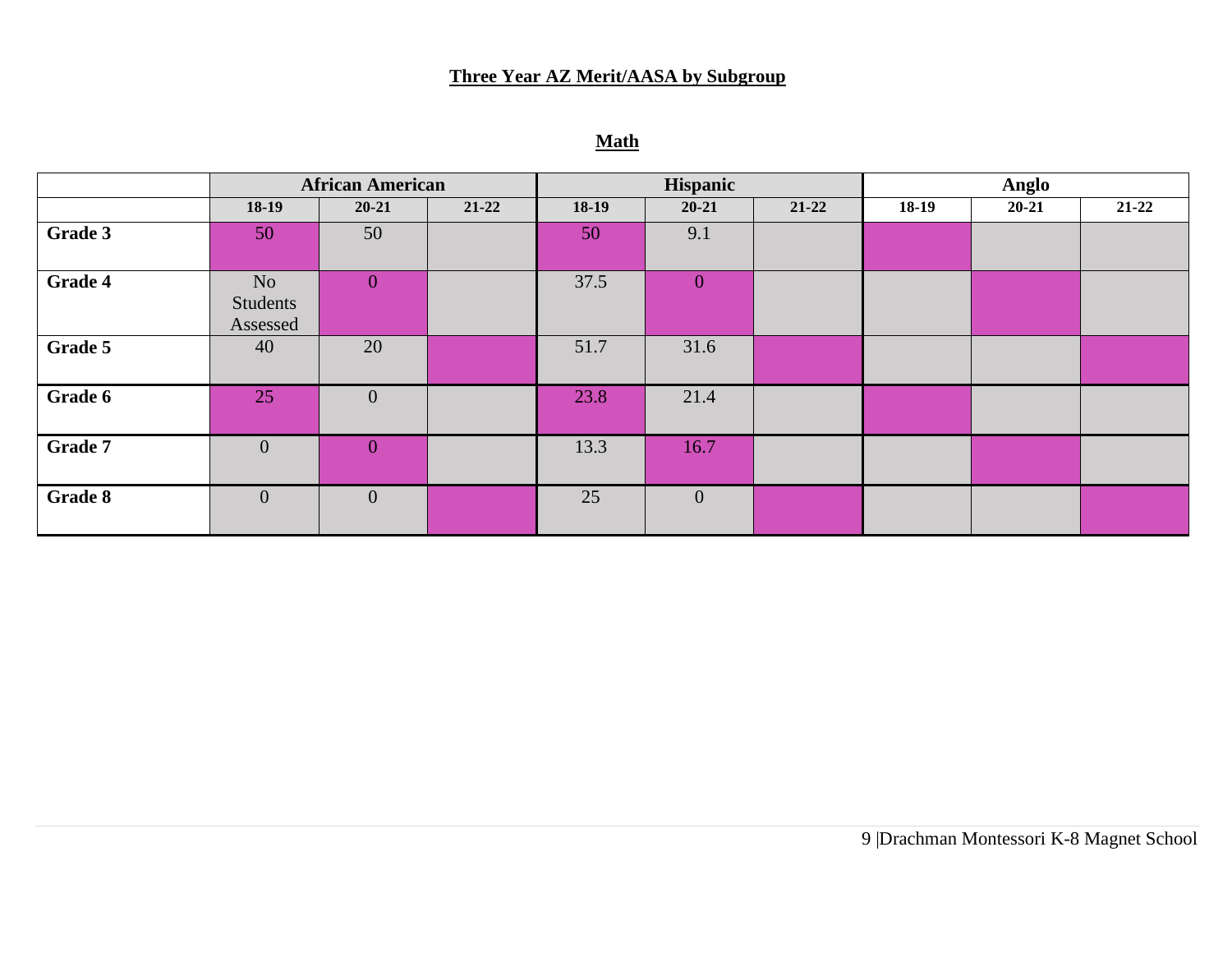## **II. DISTRICT GOALS FOR MAGNET SCHOOL EFFECTIVENESS**

## **1. Integration**

The District uses two measures for determining whether a magnet school is Integrated or making progress towards integration:

**Meeting the 70% and +/- 25% thresholds for an Integrated School.** A magnet school is Integrated when no racial or ethnic group exceeds 70% of total enrollment; and when no single racial or ethnic group varies from the district average for the school's grade level (Elementary, Middle, K-8, High) by more than +/- 15 percentage points.

**Progress towards integration.** A magnet school is making progress towards integration when the entry-grade enrollment is Integrated, and when the school maintains this integration through the next two grades.

## **2. Student Achievement**

The academic student achievement goal for all magnet schools and programs shall be to attain a state letter grade "A" or "B" or a TUSD "MagnetMeritB" grade. A magnet school that receives a state letter grade "C" may still receive a MagnetMeritB grade if it reaches a minimum of 4 points based on the criteria below. A magnet school that receives a state letter grade "C" that does not reach a minimum of 4 points, or that receives a state letter grade of "D" or "F," will be put on a targeted academic improvement plan.

**Proficiency: Criteria 1 = 2 Points.** Compare a C magnet school's proficiency rate to the district's lowest B school proficiency rate. If the C magnet school has a higher proficiency rate than the lowest B school proficiency rate of district schools, the C magnet school meets the criteria.

**Growth: Criteria 2 = 2 Points.** Compare a C magnet school's growth rate to the district's lowest B school growth rate (K-8 model for ES, K8, and MS and HS model for HS). If the C magnet school has a higher growth percent than the lowest B school growth percent, the C magnet school meets the criteria.

**Minimally Proficient (MP): Criteria 3 = 2 Points.** Compare the percent of MP students in C magnet schools with the district average MP for each school type (ES, K8, MS, and HS). If the percent of MP students is lower in the C magnet school than the district average, then the school meets the criteria. (1 point for ELA and 1 Point for Math).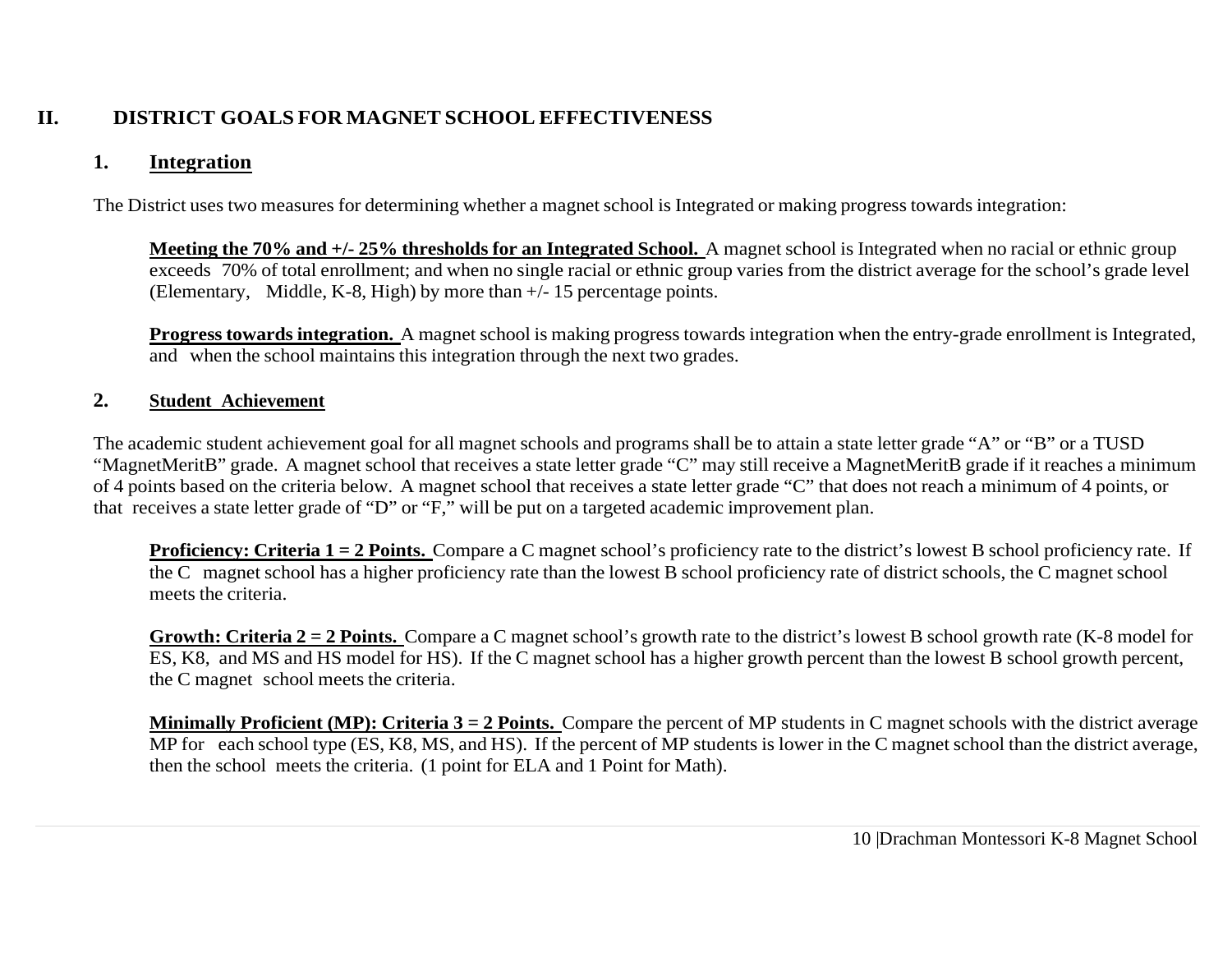**Free and Reduced Lunch (FRL): Criteria 4 = 1 Point.** If a magnet school has an FRL rate that is higher than the district average (2019-20 100<sup>th</sup> Day TUSD average K-12 = 62.40%), the school meets the criteria.

### **3. Academic Performance (African American and Latino Students)**

- a. Gaps, Compared to District Cohorts. Whether state test scores for African American and Latino students in a particular school exceed the average test scores of African American and Latino students in TUSD schools with similar grade structures.
- b. Gaps, Compared to White Students. The size of the achievement gap in mathematics and English/Language Arts (ELA) comparing test scores of white students to those of African American and Latino students.
- c. Narrowing or Eliminating Gaps. The extent to which the school has narrowed or eliminated achievement gaps.
- d. Improving Performance. Improvement in proficiency rates for African American and Latino students.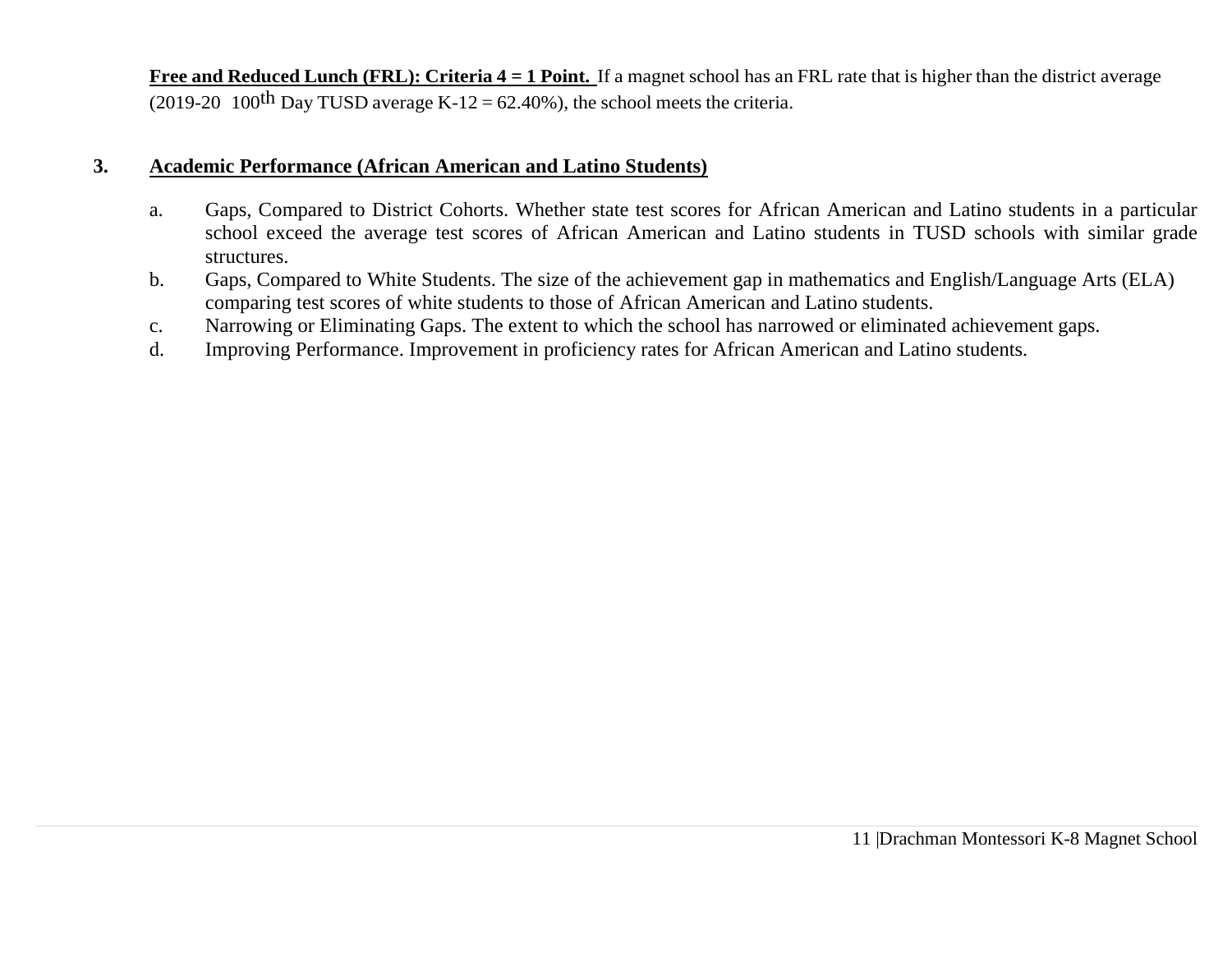#### **III. INTEGRATION**

#### **A. Integration: Gap Analyses**

#### **Interpretive Summary - Integration Gap Analysis**

There are multiple data points and key information to support the site gap analysis. This information will help to identify needs to more effectively integrate the school. This includes:

• The site currently has a "C" label as measred by the Arizona Department of Education, A-F accountability model. Having a label of "A" or "B" would inherently attract more families who want to enroll at the site. Therefore, one need is to increase overall student academic performance to achieve an "A" or "B" label to attract more families.

|                                                | <b>Root Cause Analysis</b>                                                                                                                                           |                                                                                                                                                                                                                               |  |  |  |  |
|------------------------------------------------|----------------------------------------------------------------------------------------------------------------------------------------------------------------------|-------------------------------------------------------------------------------------------------------------------------------------------------------------------------------------------------------------------------------|--|--|--|--|
| <b>Identify Top Three Causes of these Gaps</b> | <b>Identify the Surface Causes</b>                                                                                                                                   | <b>Identify Deep Causes</b>                                                                                                                                                                                                   |  |  |  |  |
| Instructional effectiveness systems            | There are surface gaps related to:<br><b>Effective Montessori based</b><br>instructional practice<br>Observation feedback cycle<br>Effective intervention structures | Deep or root causes are related to:<br>Daily job embedded coaching needs for<br>instructional staff<br>Rich, thematic based professional<br>$\bullet$<br>development<br>Increasing school day intervention staff<br>$\bullet$ |  |  |  |  |
| Effective marking and recruitment              | There are surface gaps related to:<br>Targeted digital advertisements<br>Social media leveraging<br>Communication and clarity around                                 | Deep or root causes are related to:<br>Lack of training related to effectively<br>$\bullet$<br>utilize digital tools to target enrollment<br>audiences                                                                        |  |  |  |  |

12 |Drachman Montessori K-8 Magnet School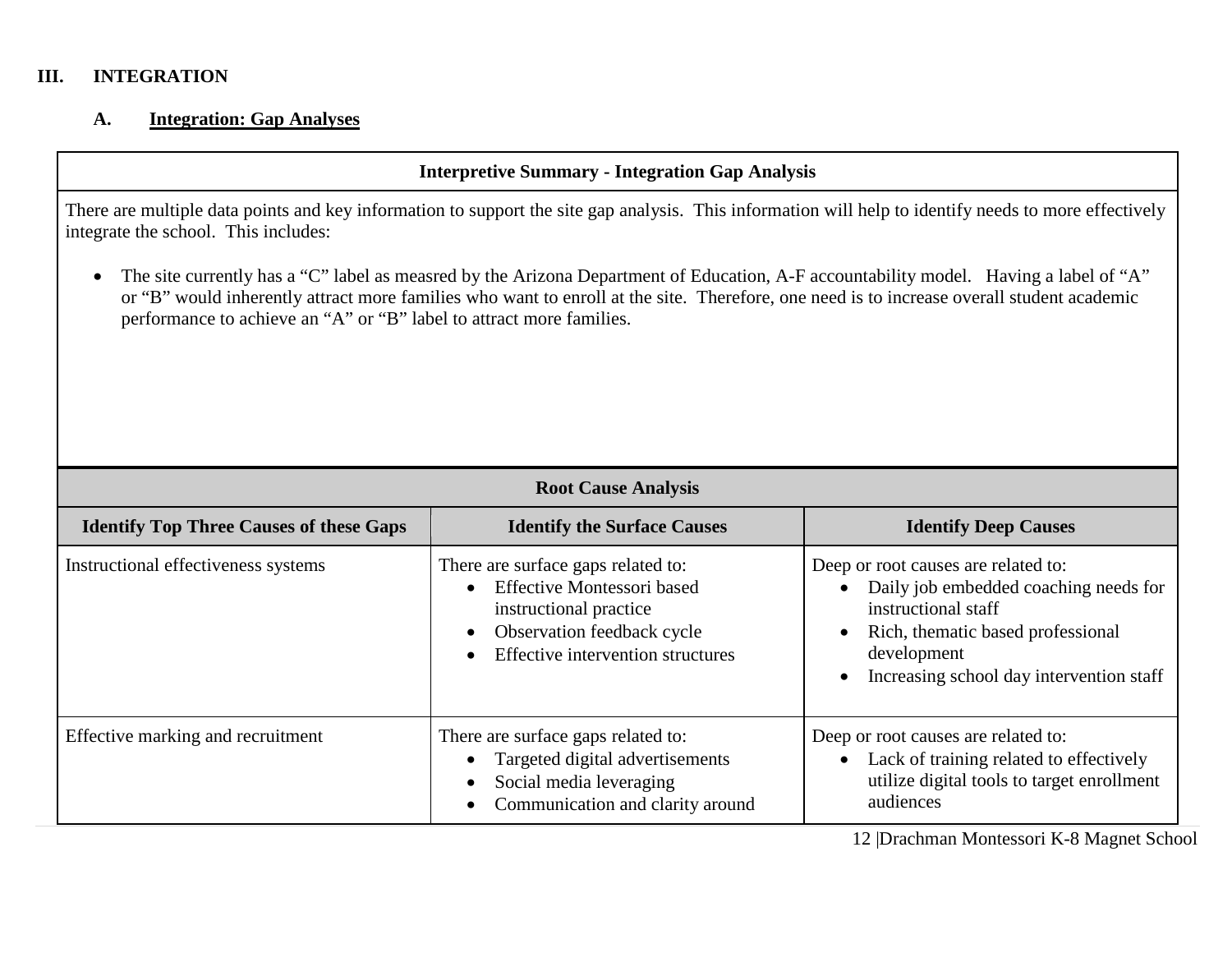|                               | Montessori model to community<br>stakeholders                                                                   | Balancing district initiatives with<br>Montessori theme                                                                                  |
|-------------------------------|-----------------------------------------------------------------------------------------------------------------|------------------------------------------------------------------------------------------------------------------------------------------|
| Strong community partnerships | There are surface gaps related to:<br>Family member availability<br>$\bullet$<br>Language barriers<br>$\bullet$ | Deep or root causes are related to:<br>Strategic family and community<br>partnership plan<br>Strategies to overcome language<br>barriers |

# **B. SMART Goal for Integration**

| <b>SMART Goal Statement</b>                                                                                                              | <b>Evidence to Be Used to Assess Progress and Accomplishment</b> |
|------------------------------------------------------------------------------------------------------------------------------------------|------------------------------------------------------------------|
| 1. By the $40^{\circ}$ day of SY 2021-2022, Drachman will remain<br>integrated, as measured by 100 <sup>th</sup> day enrollment reports. | Enrollment data from the Synergy database                        |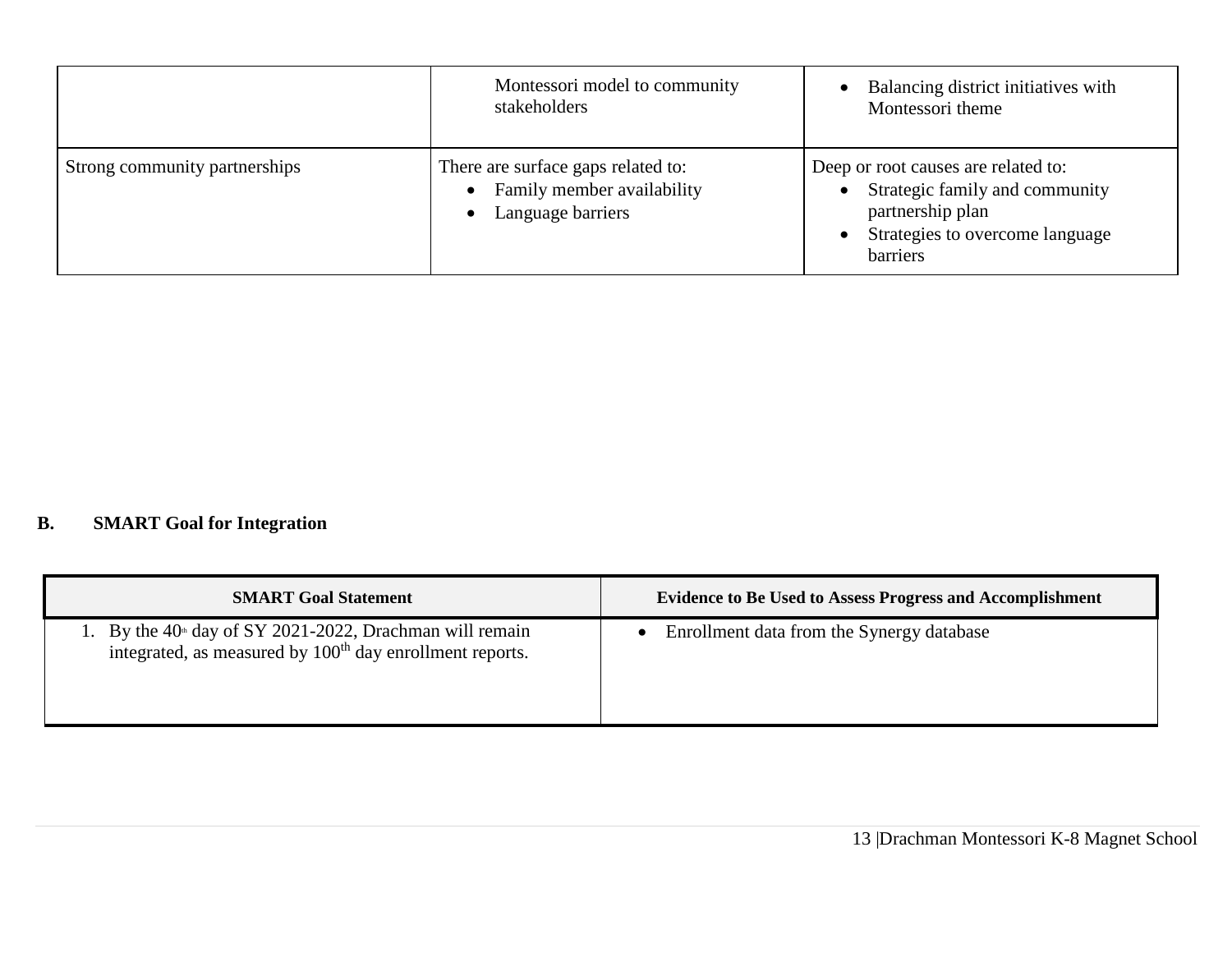| 2. By the $40th$ day of SY 2022-2023, Drachman will have<br>increased enrollment of incoming kindergarten students to 60<br>(including neighborhood and magnet students) for SY 2023-<br>202, as measured by | Enrollment data from the Synergy database<br>Enrollment data from the Smart Choice magnet application<br>software |
|--------------------------------------------------------------------------------------------------------------------------------------------------------------------------------------------------------------|-------------------------------------------------------------------------------------------------------------------|
|--------------------------------------------------------------------------------------------------------------------------------------------------------------------------------------------------------------|-------------------------------------------------------------------------------------------------------------------|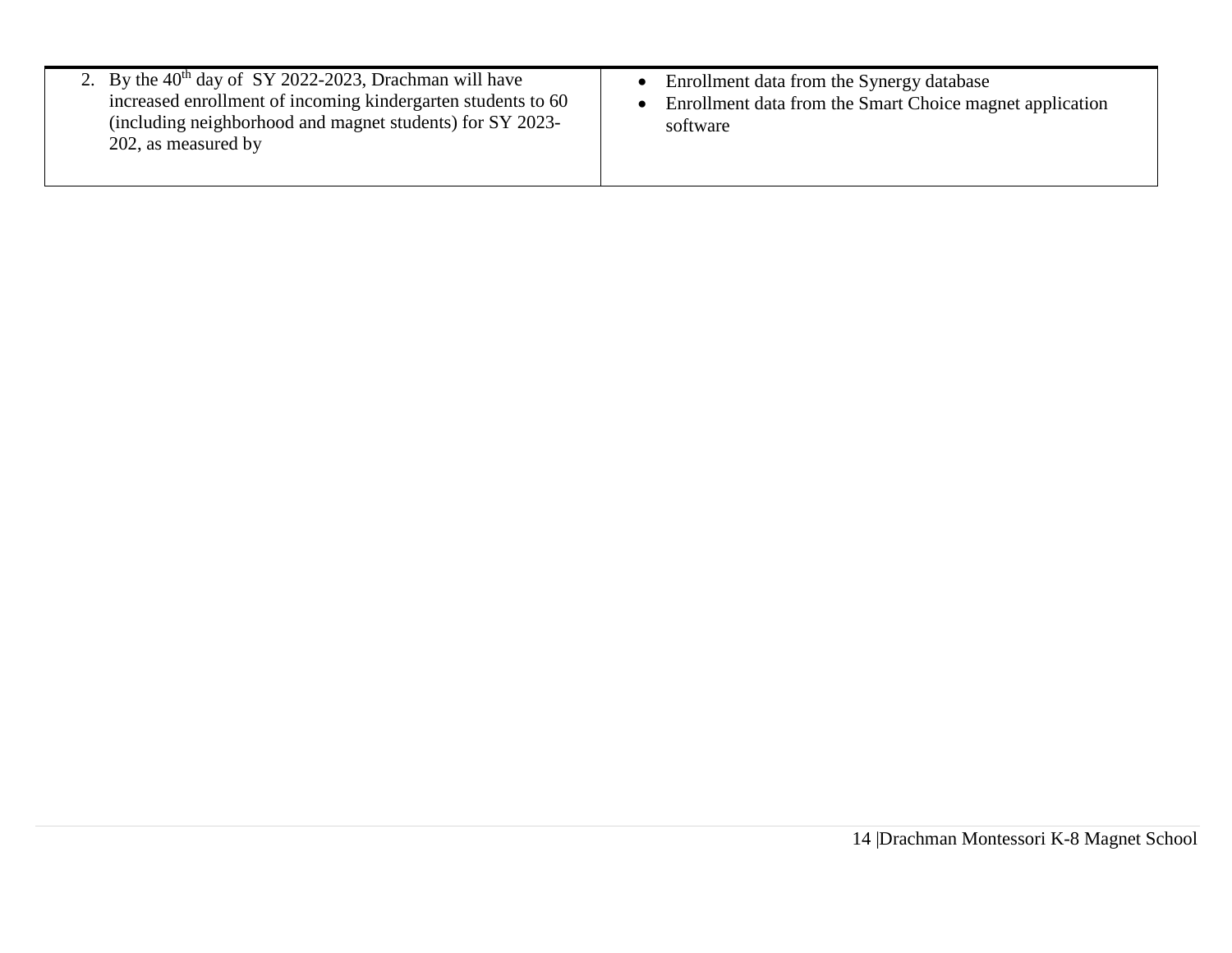## **C. Goal Attainment**

| <b>Strategies that help Magnet School Achieve Integration SMART Goal 1</b> |                                                                                                                                                                                                                                                                                                                                                                                                                                                                                                                                                                                                                                                                                                                                                                                                           |  |  |  |
|----------------------------------------------------------------------------|-----------------------------------------------------------------------------------------------------------------------------------------------------------------------------------------------------------------------------------------------------------------------------------------------------------------------------------------------------------------------------------------------------------------------------------------------------------------------------------------------------------------------------------------------------------------------------------------------------------------------------------------------------------------------------------------------------------------------------------------------------------------------------------------------------------|--|--|--|
| <b>Strategies</b>                                                          | <b>Strengths and Obstacles</b>                                                                                                                                                                                                                                                                                                                                                                                                                                                                                                                                                                                                                                                                                                                                                                            |  |  |  |
| Marketing and Recruitment                                                  | <b>Supports:</b><br>District Communication Department (marketing materials,<br>commercial media, district-planned recruitment and marketing<br>activities)<br>District Magnet Department (department-planned recruitment<br>and retention activities, strategic support for site-based<br>recruitment and marketing efforts)<br>Magnet Coordinator position (coordination and planning at the<br>site level)<br><b>Constraints:</b><br>Maintaining fidelity to the Montessori model necessitates only<br>accepting new students at the kindergarten level with limited<br>exceptions.<br>Shifts in district focus and procedure led to unplanned<br>acceptance of students in middle school, and lack of targeted<br>recruiting for those levels brought them further out of balance<br>with integration. |  |  |  |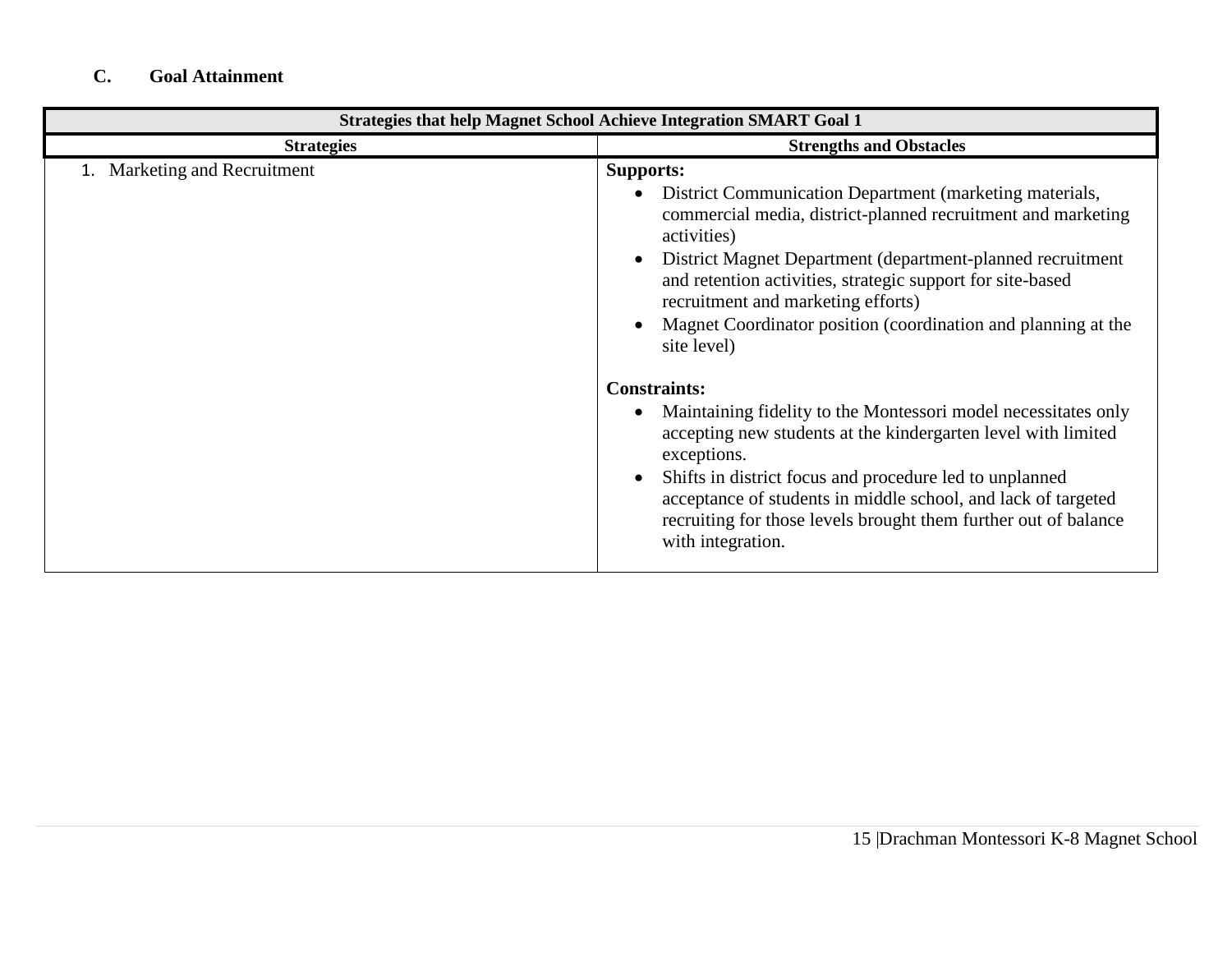| 2. Instructional Improvement | <b>Supports:</b><br>Experienced<br>$\bullet$<br>leadership in<br>Montessori<br>District Web-Data<br>$\bullet$                                                                                                                                                     |
|------------------------------|-------------------------------------------------------------------------------------------------------------------------------------------------------------------------------------------------------------------------------------------------------------------|
|                              | <b>Constraints:</b><br>• Delayed data results<br>Gaps in instructional observation/feedback cycle<br>$\bullet$<br>Strong formative assessment model to inform instructional<br>$\bullet$<br>practice<br>Teachers trained in Montessori<br>$\bullet$<br>strategies |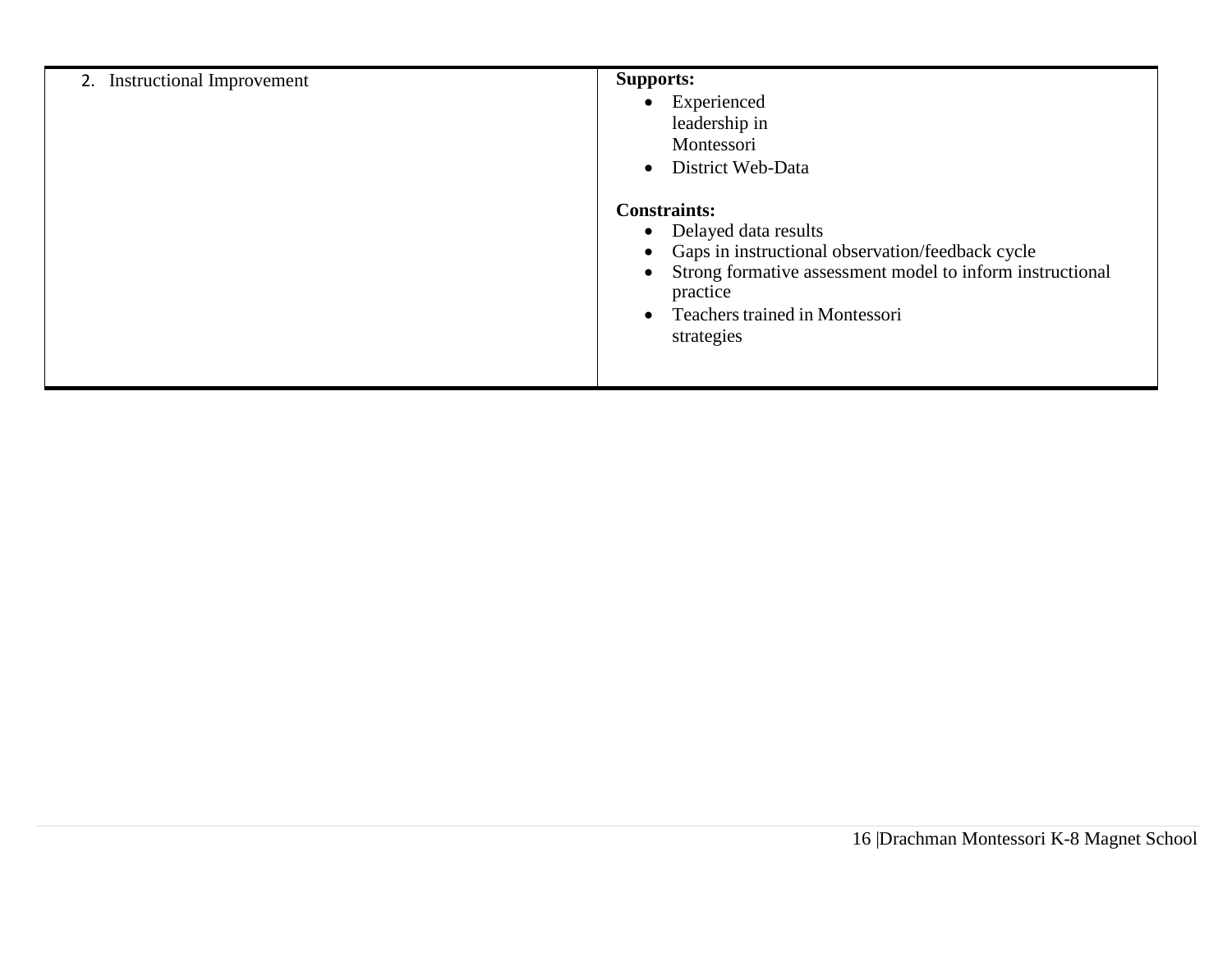## **2. Action Steps to Implement Strategies**

| <b>Action Steps to Implement, Monitor and Assess Improvement for Integration SMART Goal</b>                                                                                                                        |                                                      |                                                           |                                                                      |                                                                                                         |                                                         |  |
|--------------------------------------------------------------------------------------------------------------------------------------------------------------------------------------------------------------------|------------------------------------------------------|-----------------------------------------------------------|----------------------------------------------------------------------|---------------------------------------------------------------------------------------------------------|---------------------------------------------------------|--|
| <b>Strategy 1:</b> Marketing and Recruitment                                                                                                                                                                       |                                                      |                                                           |                                                                      |                                                                                                         |                                                         |  |
| <b>Timeline/Tar</b><br><b>Evidence of</b><br>Person(s) to<br><b>Resources Needed</b><br><b>Action Steps to Implement Strategy</b><br><b>Monitoring</b><br><b>Carry Out Tasks</b><br>get Dates<br><b>Assessment</b> |                                                      |                                                           |                                                                      |                                                                                                         |                                                         |  |
| Obtain marketing materials<br>including brochures, posters, and<br>banners.                                                                                                                                        | Magnet<br>Coordinator;<br>District<br>communications | Aug. 2022-<br>May 2023                                    | District support<br>and funding                                      | Quarterly progress<br>monitoring report<br>to Magnet<br>Department.<br>Quarterly<br>enrollment reports. | Inventory in excel<br>document.                         |  |
| Strategic marketing plan and<br>2.<br>recruitment activities.                                                                                                                                                      | Magnet<br>Coordin-<br>ator                           | Quarters 1, 2,<br>and 3, with<br>emphasis on<br>Quarter 2 | Activity-specific<br>materials as<br>needed                          | Quarterly<br>enrollment reports.                                                                        | Marketing strategic<br>plan                             |  |
| Attend marketing and<br>3.<br>recruitment activities.                                                                                                                                                              | Magnet<br>Coordinator                                | Quarters 1, 2,<br>and 3, with<br>emphasis on<br>Quarter 2 | District funding;<br>PowerPoint:<br>marketing<br>materials           | Quarterly<br>enrollment reports.                                                                        | Marketing strategic<br>plan                             |  |
| Provide tours to interested<br>4.<br>families.                                                                                                                                                                     | Magnet<br>Coordinator<br>and/or Principal            | 2022-<br>Aug.<br>May 2023                                 | Magnet<br>Coordinator:<br>marketing<br>materials; pre-tour<br>survey | Quarterly<br>enrollment reports.                                                                        | Sign in logs and<br>enrollment reports                  |  |
| Build strong family and<br>5.<br>community partnerships                                                                                                                                                            | Magnet<br>Coordinator and<br>Community<br>Liaison    | 2022-<br>Aug.<br>May 2023                                 | Family resource<br>center; Family<br>Engagement staff<br>member      | Community<br>engagement<br>strategic plan                                                               | Sign in logs from<br>families and<br>community partners |  |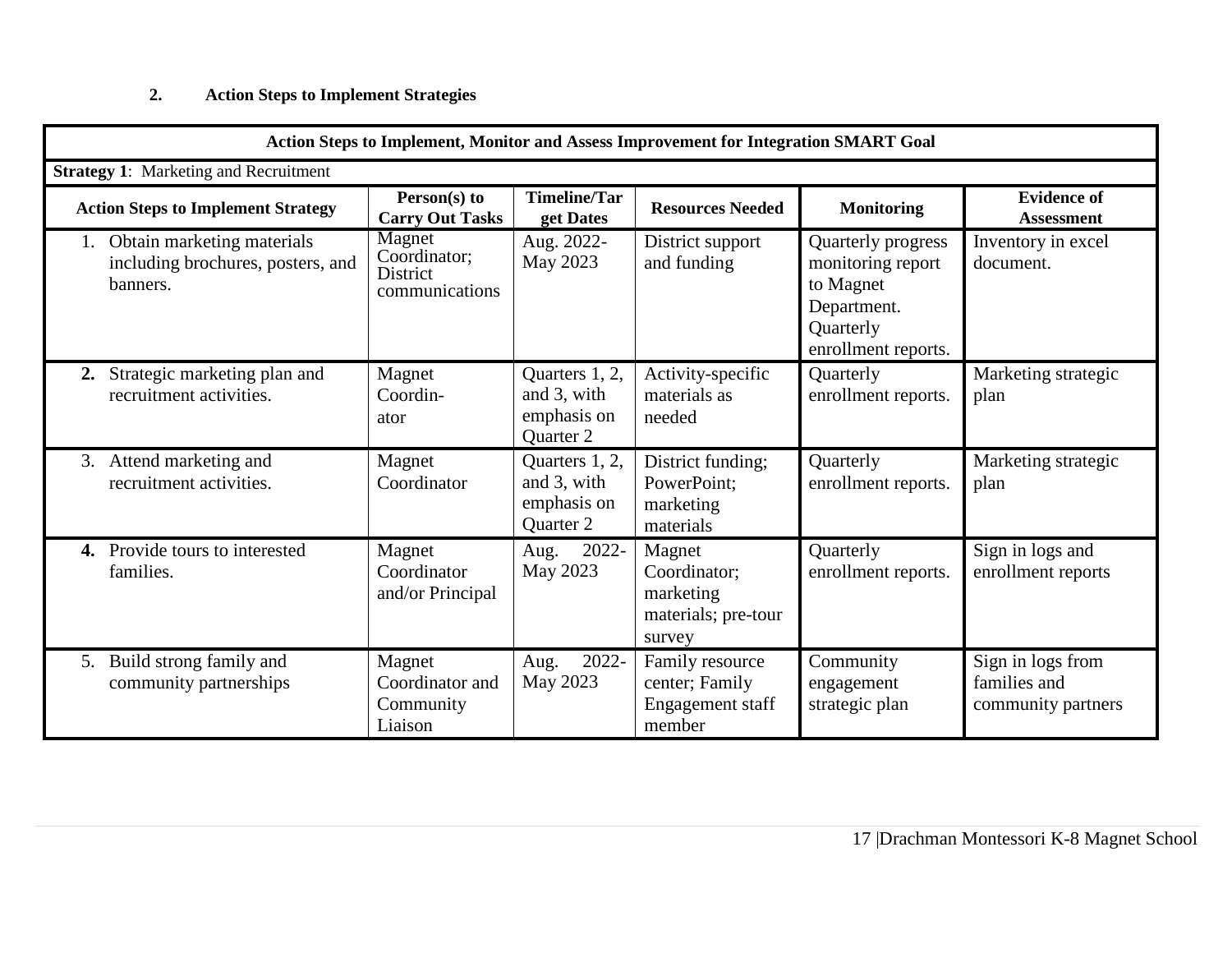| Action Steps to Implement, Monitor and Assess Improvement Strategies for Integration SMART Goal 2                                         |                                                                            |                                        |                                                                                                                                 |                                                                                             |                                                                                     |  |  |
|-------------------------------------------------------------------------------------------------------------------------------------------|----------------------------------------------------------------------------|----------------------------------------|---------------------------------------------------------------------------------------------------------------------------------|---------------------------------------------------------------------------------------------|-------------------------------------------------------------------------------------|--|--|
| <b>Strategy 2:</b> Instructional improvement                                                                                              |                                                                            |                                        |                                                                                                                                 |                                                                                             |                                                                                     |  |  |
| <b>Action Steps to Implement Strategy</b>                                                                                                 | Person(s) to<br><b>Carry Out</b><br><b>Tasks</b>                           | <b>Timeline/Target</b><br><b>Dates</b> | <b>Resources Needed</b>                                                                                                         | <b>Monitoring</b>                                                                           | <b>Evidence of</b><br><b>Assessment</b>                                             |  |  |
| Daily instructional observations<br>1.<br>with follow up job embedded<br>coaching specific to evidenced<br>based Montessori strategies    | Principal;<br>Magnet<br>Coordinator;<br>Lead Teacher                       | Aug. 2022- May<br>2023                 | Updated<br>Walkthrough<br><b>Rotocol</b> for<br>Montessori<br>instruction                                                       | Formative<br>assessments:<br>benchmark<br>assessments;<br>instructional<br>observation data | Formative assessments;<br>benchmark assessments;<br>end of year evaluations         |  |  |
| Implementation of guided reading<br>2.<br>in grades three through eight; note<br>that in middle grades, this will<br>occur Language Arts. | Principal;<br>Assistant<br>Principal;<br>Curriculum<br>Service<br>Provider | Aug. 2022- May<br>2023                 | Training for<br>teachers on<br>scholastic guided<br>reading; Adelante<br>guided reading;<br>training for progress<br>monitoring | Formative<br>assessments and<br>benchmark<br>assessments related<br>to ELA and SLA          | Formative assessment<br>data; benchmark data;<br>guided reading<br>observation log. |  |  |
| Implement additional Tier II and<br>3.<br>Tier III Academic Interventions                                                                 | Principal;<br>Assistant<br>Principal;<br>Curriculum<br>Service<br>Provider | Aug. 2022- May<br>2023                 | Training for<br>teachers on<br>scholastic guided<br>reading;<br>interventionists;<br>after school tutoring                      | Formative<br>assessments and<br>benchmark<br>assessments related<br>to ELA and SLA          | Academic intervention<br>schedule                                                   |  |  |

 $\overline{a}$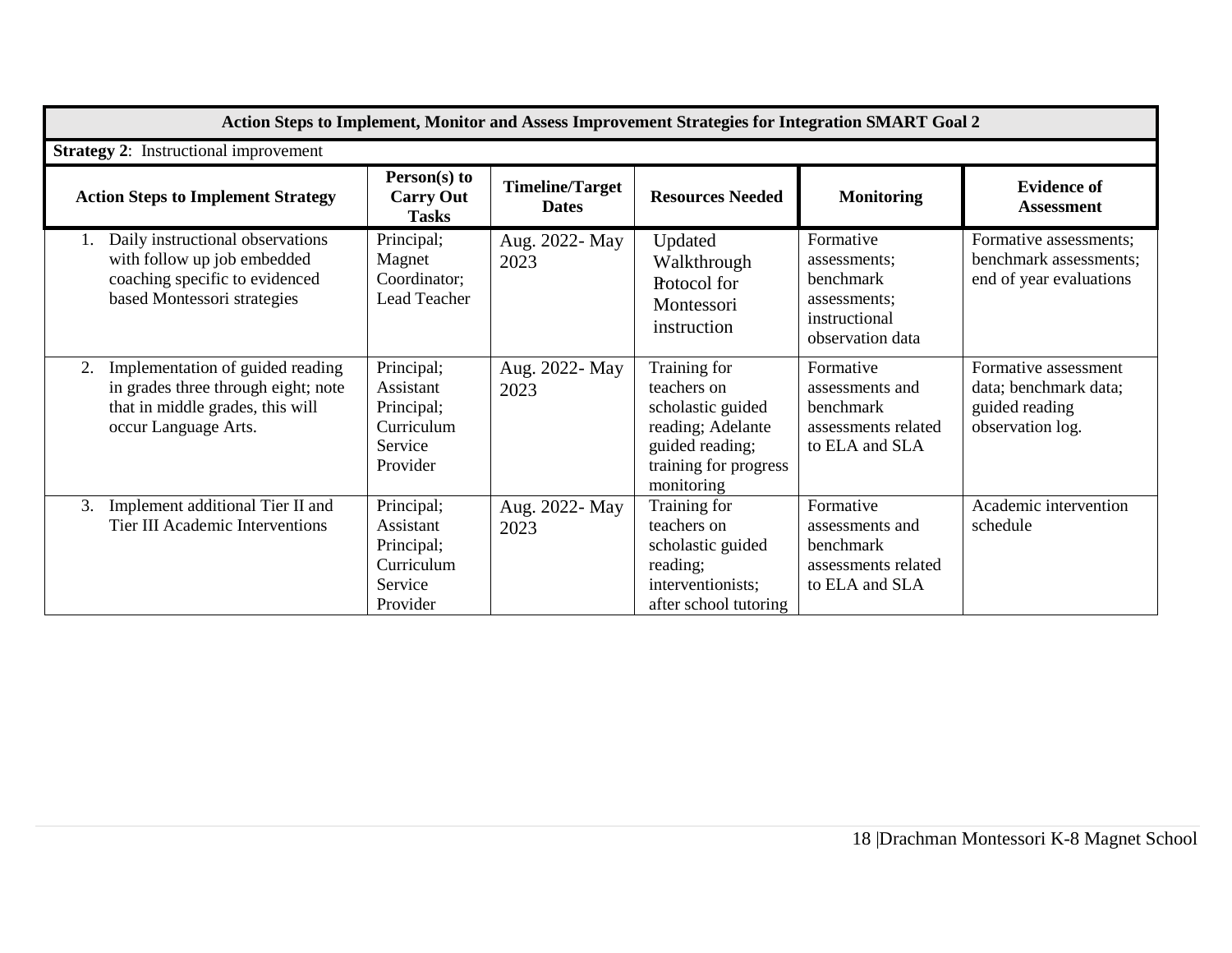## **Overall Student Achievement**

### **A Gaps in Student Achievement**

## **Interpretive Summary of Overall Student Achievement Data**

There are multiple data points and key information to support the site acacdemic gap analysis. This information will help to identify needs to increase overall school academic performance. This data summary includes:

- From a grade level perspective, the site possesses the following data:
	- o Mathematics Proficiency
		- $\blacksquare$  3<sup>rd</sup> Grade 50%
		- $4<sup>th</sup>$  Grade 40%
		- $5<sup>th</sup>$  Grade 48%
		- $6<sup>th</sup>$  Grade 29%
		- $7<sup>th</sup>$  Grade 17%
		- $8<sup>th</sup>$  Grade 11%
	- o ELA Proficiency
		- $\blacksquare$  3<sup>rd</sup> Grade 45%
		- $4<sup>th</sup>$  Grade 47%
		- $5<sup>th</sup>$  Grade 58%
		- $6<sup>th</sup>$  Grade 19%
		- $7<sup>th</sup>$  Grade 26%
		- $\blacksquare$  8<sup>th</sup> Grade 22%
	- o Note that this information is based on AZ Merit data from School Year 18-19, as this presented itself as the most valid AZ State Standardized data that the site has as a result of gaps in SY 20-21's data set due to the pandemic that causes COVID-19.
	- o It is also important to note that the data indicates that there were greater proficiency rates in grades three through five, but limited proficiency rates in middle grades. This could be prioritizaton of supports for sixth through eighth grade.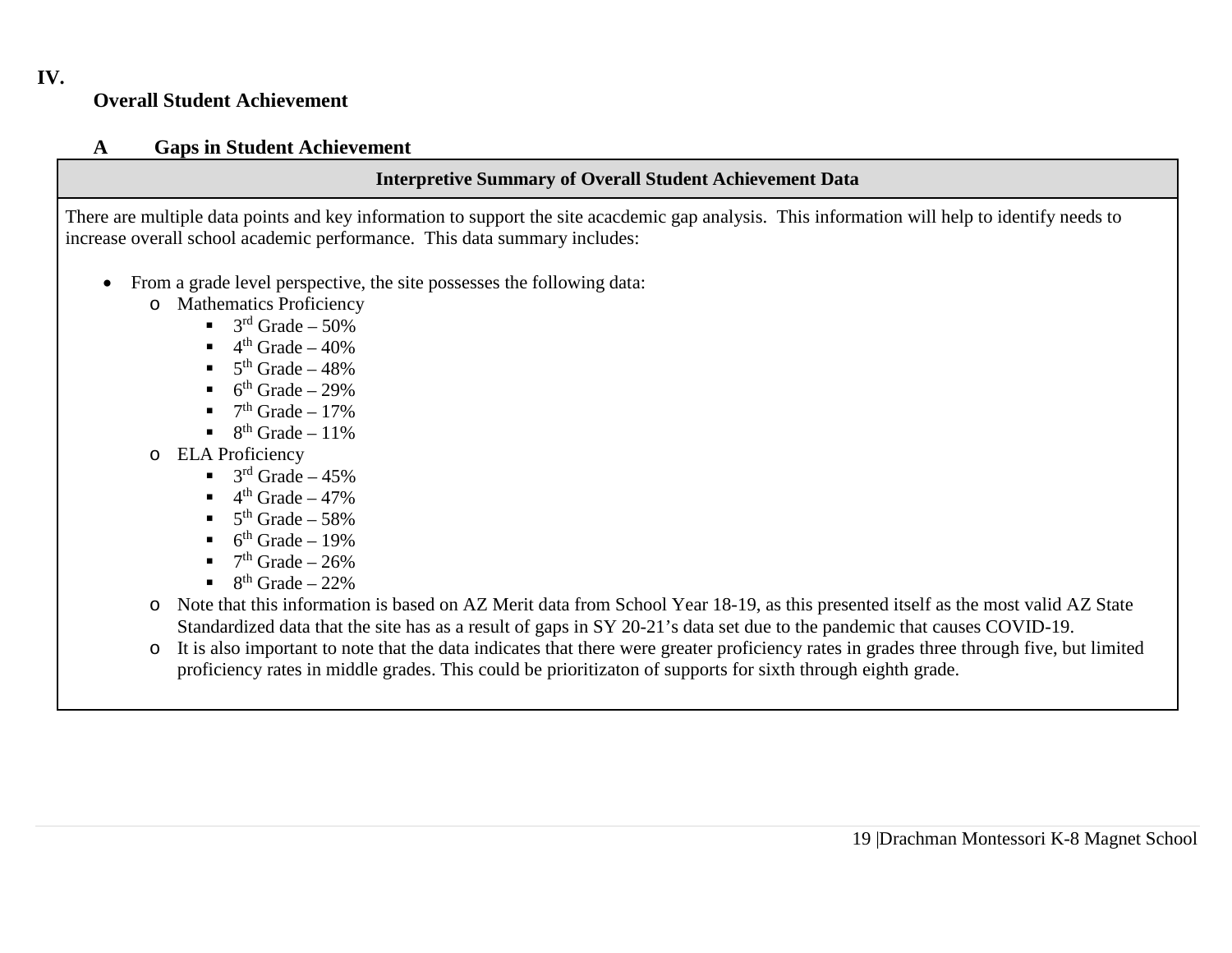| <b>Root Cause Analysis</b>                                         |                                                                                          |                                                                      |  |  |  |
|--------------------------------------------------------------------|------------------------------------------------------------------------------------------|----------------------------------------------------------------------|--|--|--|
| <b>Top Causes of these Gaps</b>                                    | <b>Surface Causes</b>                                                                    | <b>Deep Causes</b>                                                   |  |  |  |
| Need of instructional effectiveness at the<br>middle school level. | Frequent instructional observations with follow<br>up feedback and job embedded coaching | Time for job embedded instructional coaching                         |  |  |  |
| Need of RTI effectiveness for middle school<br>grades.             | Master schedule that supports academic<br>interventions at the Tier II and Tier II level | Academic interventionists to support Tier II<br>and Tier III classes |  |  |  |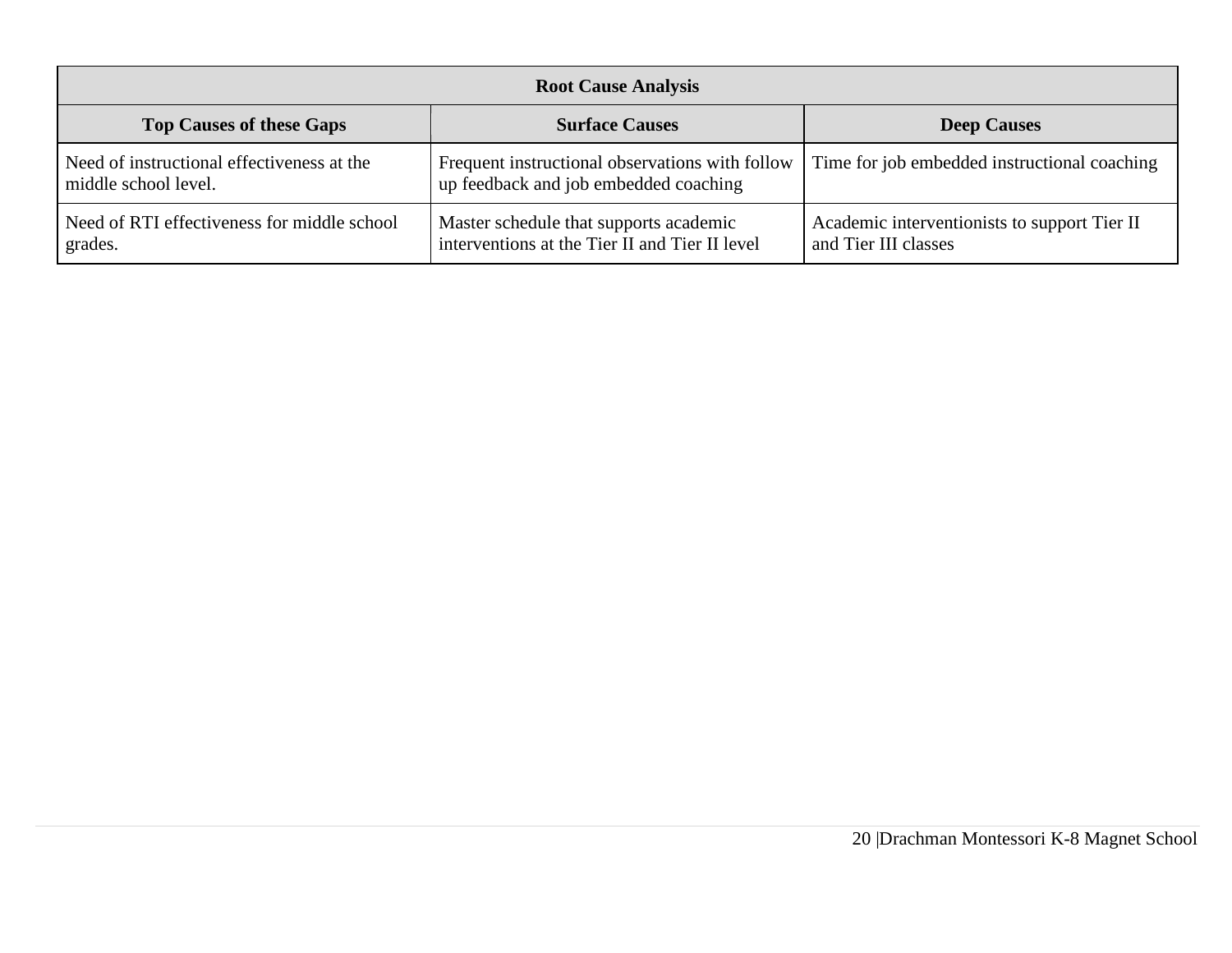## **B. SMART Goals Overall Student Achievement**

| <b>SMART Goal Statements</b>                                                                                                                                 | <b>Evidence to Be Used to Assess Progress and Accomplishment</b> |
|--------------------------------------------------------------------------------------------------------------------------------------------------------------|------------------------------------------------------------------|
| <b>Overall Student Achievement</b>                                                                                                                           | 2023 AASA Scores                                                 |
| 1. By June, 2023, ELA proficiency levels in grades<br>three through eight will have increased by 3% per<br>grade level, as measured by AASA reports.         |                                                                  |
| 2. By June, 2023, Mathematics proficiency levels in<br>grades three through eight will have increased by 3%<br>per grade level, as measured by AASA reports. |                                                                  |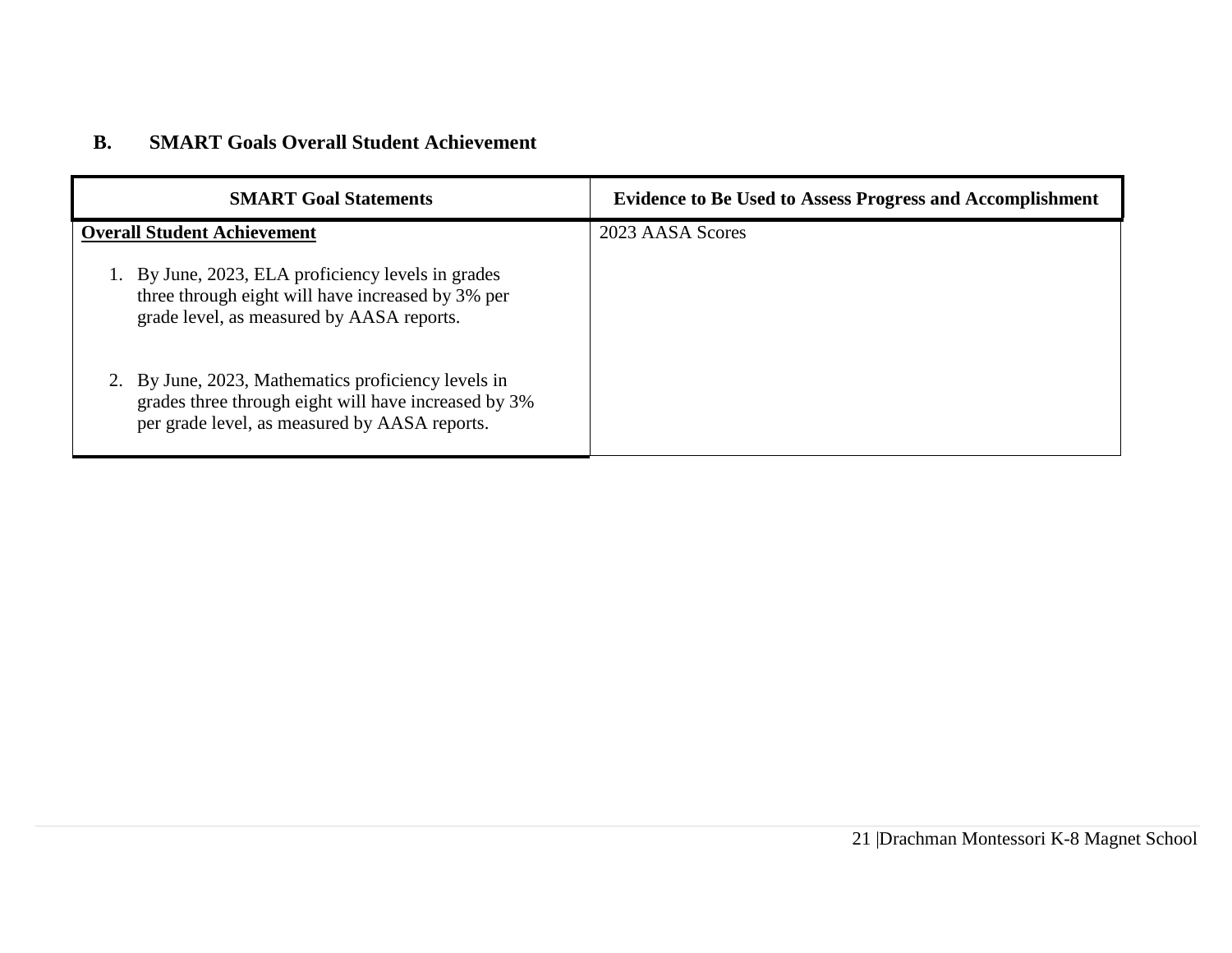# **C. Goal Attainment**

| <b>Strategies to Achieve SMART Goals for Overall Student Achievement</b>                     |                                                                                                                                                                                                                     |  |  |  |  |
|----------------------------------------------------------------------------------------------|---------------------------------------------------------------------------------------------------------------------------------------------------------------------------------------------------------------------|--|--|--|--|
| <b>Strategies</b>                                                                            | <b>Strengths and Obstacles</b>                                                                                                                                                                                      |  |  |  |  |
| Utilize instructional strategies specific to Evidenced Based<br><b>Montessori Strategies</b> | <b>Supports:</b><br>District Web-Data<br><b>Constraints:</b><br>• Delayed data results<br>Gaps in instructional observation/feedback cycle<br>Strong formative assessment model to inform<br>instructional practice |  |  |  |  |

| Deliver Tier II and Tier III interventions via Montessori Method | <b>Supports:</b><br>Benchmarking structure is in place    |
|------------------------------------------------------------------|-----------------------------------------------------------|
|                                                                  | Access to formative assessment tools                      |
|                                                                  |                                                           |
|                                                                  | <b>Constraints:</b>                                       |
|                                                                  | Strong PLCs to support data informed interventions        |
|                                                                  | Lack of Tier II academic support classes                  |
|                                                                  | Lack of Tier III academic support classes                 |
| <b>Strengthen Family and Community Engagement</b><br>3.          | <b>Supports:</b>                                          |
|                                                                  | Family and Community Engagement Liaison in our school     |
|                                                                  | <b>Community Partnerships Established</b>                 |
|                                                                  | <b>Magnet Coordinator</b>                                 |
|                                                                  | <b>PTA</b>                                                |
|                                                                  | District-Provided conference days, events and activities  |
|                                                                  | <b>Constraints:</b>                                       |
|                                                                  | Time to reconnect for lost time during and post-Pandemic. |
|                                                                  | Need more theme-based partnerships.                       |
|                                                                  | Family member availability                                |
|                                                                  | Time limitations due to work                              |
|                                                                  |                                                           |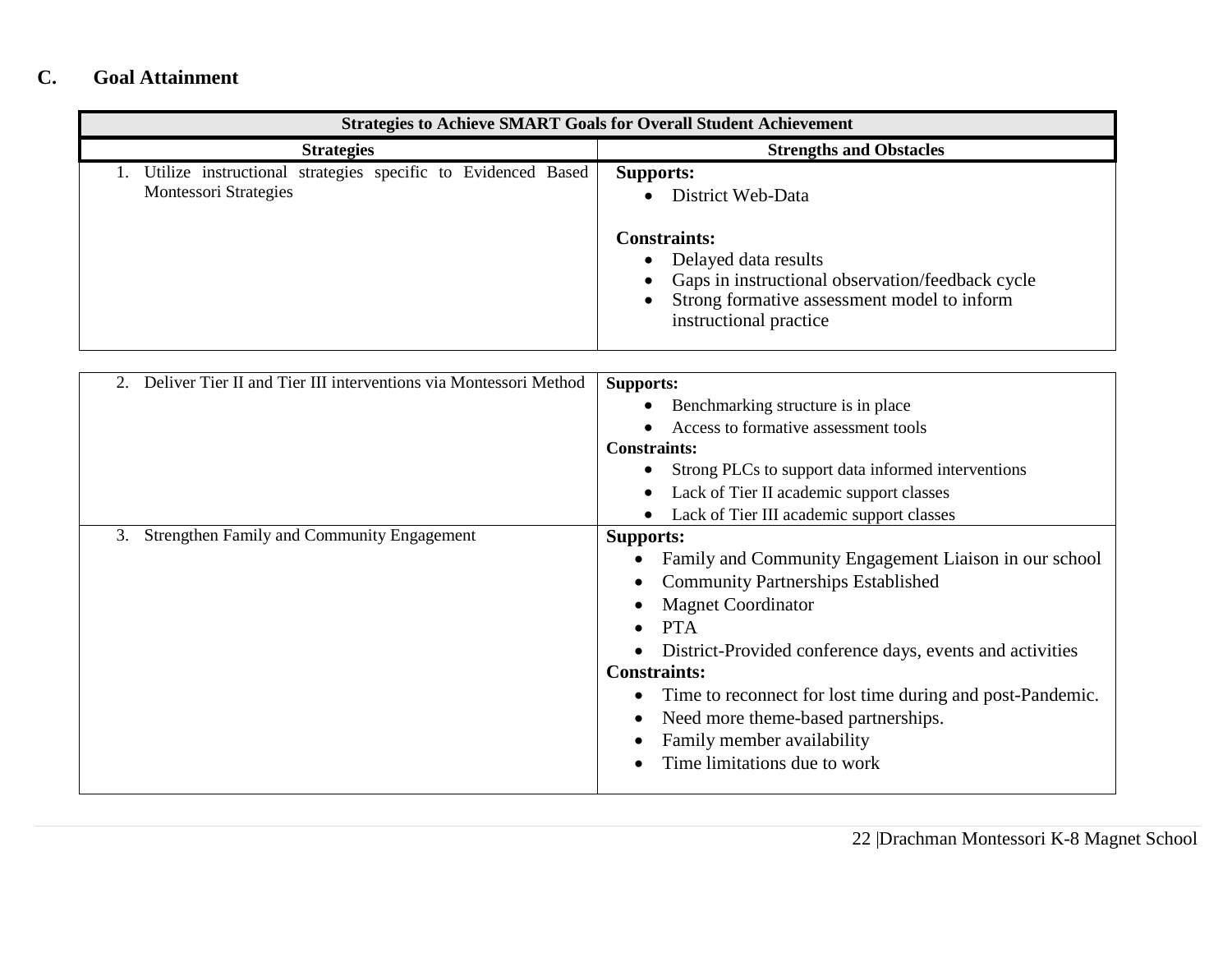## **2. Action Steps to Implement Strategies.**

|               | Action Steps to Implement, Monitor and Assess Strategies to Achieve SMART Goals for Overall Student Achievement: Strategy 1                        |                                                                            |                                        |                                                                                                                                    |                                                                                        |                                                                                        |  |  |
|---------------|----------------------------------------------------------------------------------------------------------------------------------------------------|----------------------------------------------------------------------------|----------------------------------------|------------------------------------------------------------------------------------------------------------------------------------|----------------------------------------------------------------------------------------|----------------------------------------------------------------------------------------|--|--|
|               | Strategy 1: Instructional Improvement Specific to Evidenced Based Montessori Strategies                                                            |                                                                            |                                        |                                                                                                                                    |                                                                                        |                                                                                        |  |  |
|               | <b>Action Steps to Implement Strategy</b>                                                                                                          | Person(s) to<br><b>Carry Out</b><br><b>Tasks</b>                           | <b>Timeline/Target</b><br><b>Dates</b> | <b>Resources Needed</b>                                                                                                            | <b>Monitoring</b>                                                                      | <b>Evidence of</b><br><b>Assessment</b>                                                |  |  |
|               | Observe daily instruction with job<br>embedded coaching - specific to<br>Montessori instruction.                                                   | Principal;<br>Curriculum<br>Service<br>Provider                            | Aug. 2022- May<br>2023                 | Low student:<br>staff ratios<br>Teaching<br><b>Assistants</b><br>Instructional<br>protocol adoption                                | Observation data                                                                       | Formative<br>assessments;<br>benchmark<br>assessments; end of<br>year evaluations      |  |  |
|               | 2. Provide instruction primarily on<br>an individual and/or small group<br>basis.                                                                  | Principal;<br>Curriculum<br>Service<br>Provider; all<br>staff              | Aug. 2022- May<br>2023                 | Training for<br>teachers on<br>differentiation<br>and flexible<br>groupings                                                        | Formative<br>assessments and<br>benchmark<br>assessments                               | Formative<br>assessment data;<br>benchmark data;<br>guided reading<br>observation log. |  |  |
| $\mathcal{E}$ | Create a crosswalk of state<br>standards with Montessori<br>Standards of Practice (SOP) and<br>curricula implementation                            | Principal;<br>Assistant<br>Principal;<br>Curriculum<br>Service<br>Provider | Weekly                                 | Training for<br>teachers on<br>scholastic guided<br>reading; Adelante<br>guided reading;<br>training for<br>progress<br>monitoring | Formative assessments<br>and benchmark<br>assessments related to<br>ELA and SLA        | Teacher-provided<br>ongoing formative<br>data and<br>Montessori records                |  |  |
|               | 4. Assess student work on the basis<br>of mastery and differentiate<br>mastery standards for students<br>based on individualized student<br>needs. | Curriculum<br>Service<br>Provider; all<br>staff                            | Aug. 2022- May<br>2023                 | Knowledge/traini<br>ng Montessori<br>structures                                                                                    | Formative<br>assessment data;<br>benchmark data;<br>guided reading<br>observation log. | Formative<br>assessment data;<br>benchmark data;<br>guided reading<br>observation log. |  |  |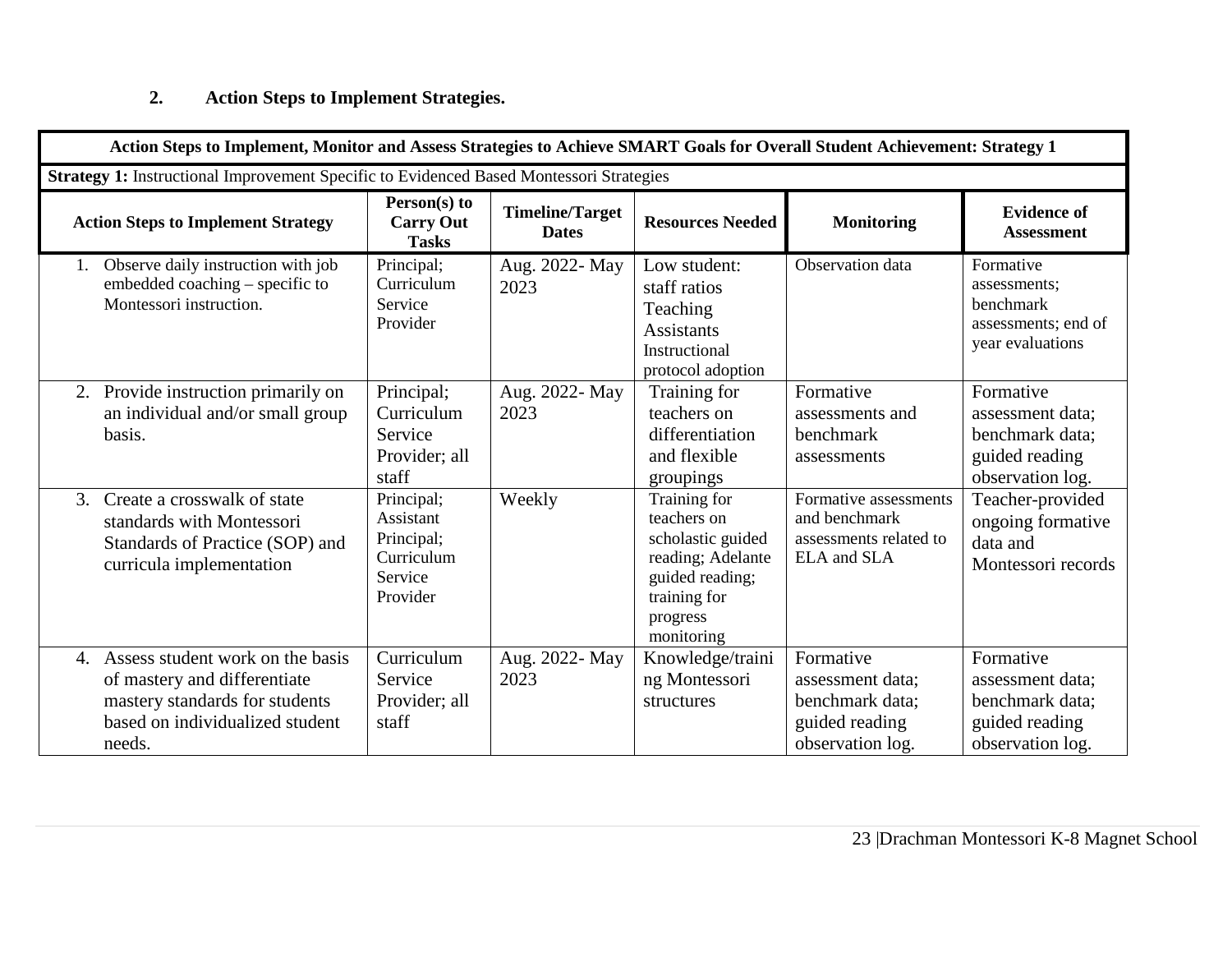| Action Steps to Implement, Monitor and Assess Strategies to Achieve SMART Goals for Overall Student Achievement: Strategy 2                   |                                                          |                                        |                                                       |                                                      |                                                                                                 |
|-----------------------------------------------------------------------------------------------------------------------------------------------|----------------------------------------------------------|----------------------------------------|-------------------------------------------------------|------------------------------------------------------|-------------------------------------------------------------------------------------------------|
| Strategy 2: Deliver Tier II and Tier III interventions via Montessori Method                                                                  |                                                          |                                        |                                                       |                                                      |                                                                                                 |
| <b>Action Steps to Implement Strategy</b>                                                                                                     | Person(s) to<br><b>Carry Out</b><br><b>Tasks</b>         | <b>Timeline/Target</b><br><b>Dates</b> | <b>Resources</b><br><b>Needed</b>                     | <b>Monitoring</b>                                    | <b>Evidence of</b><br><b>Assessment</b>                                                         |
| Review weekly data on student<br>progress and present levels of<br>achievement.                                                               | Principal;<br>Magnet<br>Coordinators;<br>Teachers        | Weekly<br>August – May                 | <b>Lesson Plans</b><br>ELA/Math<br>connection         | Formative assessment<br>and benchmark data           | Formative<br>assessment and<br>benchmark<br>data                                                |
| Create a Tier II intervention<br>2.<br>schedule (using Montessori based<br>strategies)                                                        | Principal<br><b>Teachers</b>                             | Weekly<br>August - May                 | Data to inform<br>standards focus:<br>interventionist | Formative assessment<br>and benchmark data           | Formative<br>assessment and<br>benchmark<br>data                                                |
| Create a Tier III intervention<br>$\mathcal{E}$<br>schedule (using Montessori based<br>strategies)                                            | Principal                                                | July 15th                              | Data to inform<br>small groups;<br>interventionists   | Formative assessment<br>and benchmark data           | Formative<br>assessment and<br>benchmark<br>data                                                |
| Limit the number of students<br>4.<br>entering after first grade to<br>preserve Montessori<br>"normalization" of the learning<br>environment. | Principal;<br>Magnet<br>Coordinators:<br><b>Teachers</b> | Weekly<br>August - May                 | Data from<br>classroom<br>teachers                    | Data on progress of<br>students new to<br>Montessori | Data on<br>previous<br>Montessori<br>experience of<br>students and<br>classroom<br>distribution |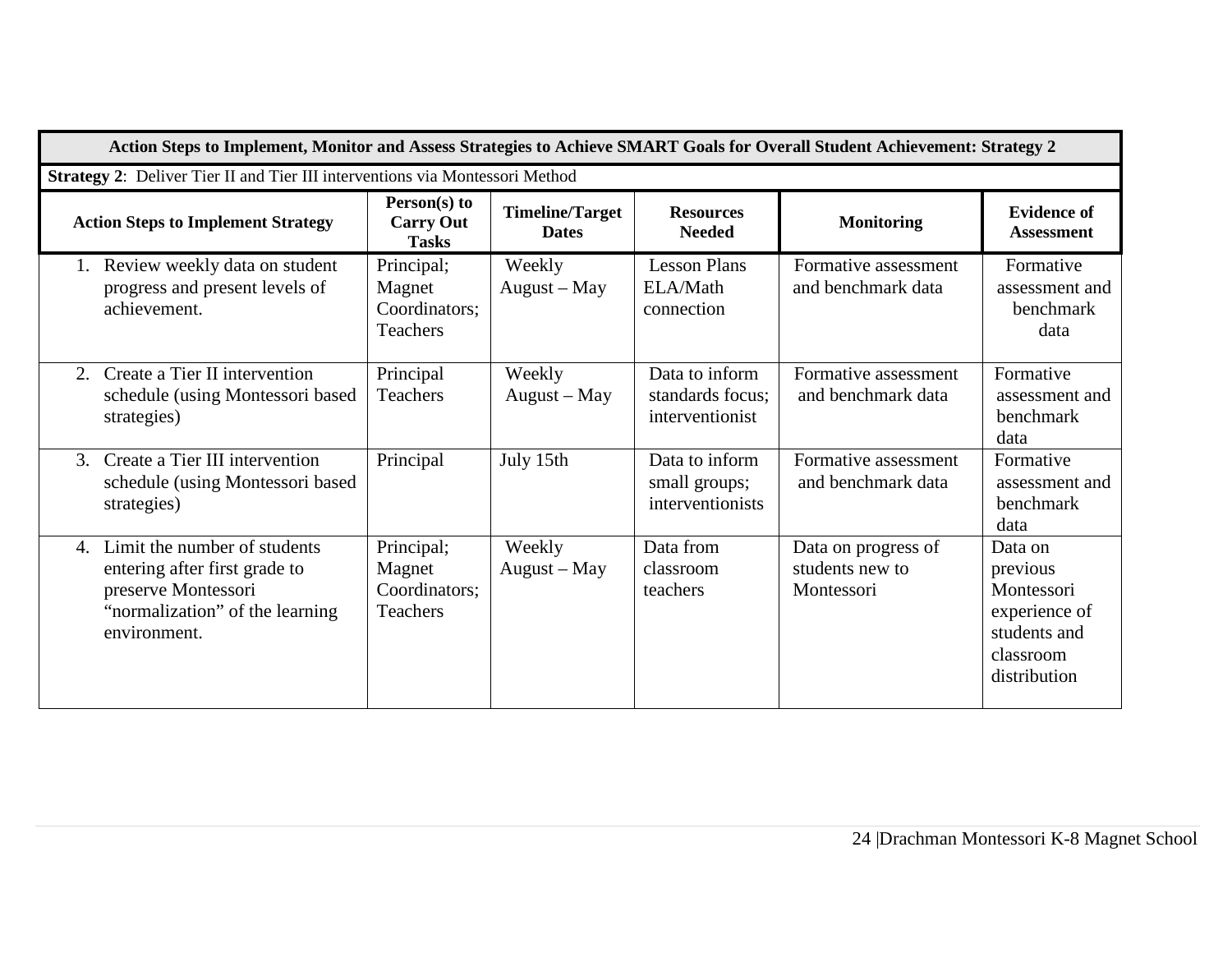| Action Steps to Implement, Monitor and Assess Strategies to Achieve SMART Goals for Overall Student Achievement: Strategy 3                                                      |                                                                                                                       |                                                            |                                                                                                                                  |                                                                                                                                   |                                                                                              |  |  |
|----------------------------------------------------------------------------------------------------------------------------------------------------------------------------------|-----------------------------------------------------------------------------------------------------------------------|------------------------------------------------------------|----------------------------------------------------------------------------------------------------------------------------------|-----------------------------------------------------------------------------------------------------------------------------------|----------------------------------------------------------------------------------------------|--|--|
| <b>Strategy 3.</b> Family and Community Engagement                                                                                                                               |                                                                                                                       |                                                            |                                                                                                                                  |                                                                                                                                   |                                                                                              |  |  |
| <b>Action Steps to Implement Strategy</b>                                                                                                                                        | Person(s) to<br><b>Timeline/Target</b><br><b>Resources Needed</b><br><b>Carry Out</b><br><b>Dates</b><br><b>Tasks</b> |                                                            | <b>Monitoring</b>                                                                                                                | <b>Evidence of</b><br><b>Assessment</b>                                                                                           |                                                                                              |  |  |
| 1. Broadcast PTA, School Council, and<br><b>Family Engagement Teams meetings</b><br>(via Facebook Live, Zoom, or a similar<br>technology) to encourage greater<br>participation. | Principal<br>Asst.<br>Principal<br>Family<br>Community<br>Liaison<br>Magnet<br>Coordinator                            | Throughout the<br>school<br>year Aug.<br>2022- May         | Principal Monthly<br>Newsletter<br><b>School Website</b><br>Updates<br><b>District Support</b><br>Media<br>$\&$<br>Communication | School-wide data,<br>attendance logs for<br>events/meetings,<br>meeting agendas<br>and notes; quarterly<br>progress<br>monitoring | <b>Newsletters</b><br>Social media posts<br>Meeting/Training<br>Agendas & Sign-In<br>She     |  |  |
| 2. Use social media to communicate<br>frequently and effectively with families.                                                                                                  | Family<br>Comm.<br>Liaison<br>Principal<br>Asst.<br>Principal                                                         | Throughout<br>the school<br>year Aug.<br>2022- May<br>2023 | <b>District</b><br>Calendar of<br>Events<br>Social Media<br><b>District</b><br>Media Dept.                                       | School-wide data,<br>attendance logs for<br>events/meetings,<br>meeting agendas<br>and notes; quarterly<br>progress<br>monitoring | <b>Newsletters</b><br>Social media posts<br>Meeting/Training<br>Agendas & Sign-In<br>She     |  |  |
| 3. Schedule and plan support academic<br>achievement:<br>Open House<br>Math Night<br>Montessori Night<br>Literacy Night                                                          | Principal<br>Asst.<br>Principal<br>Family<br>Community<br>Liaison                                                     | 2-3 times<br>a year,<br>Quarters<br>1, 2 and 3             | Teachers and<br>Staff                                                                                                            | School-wide data,<br>attendance logs for<br>events/meetings,<br>meeting agendas<br>and notes; quarterly<br>progress<br>monitoring | School-wide data,<br>attendance logs for<br>events/meetings,<br>meeting agendas<br>and notes |  |  |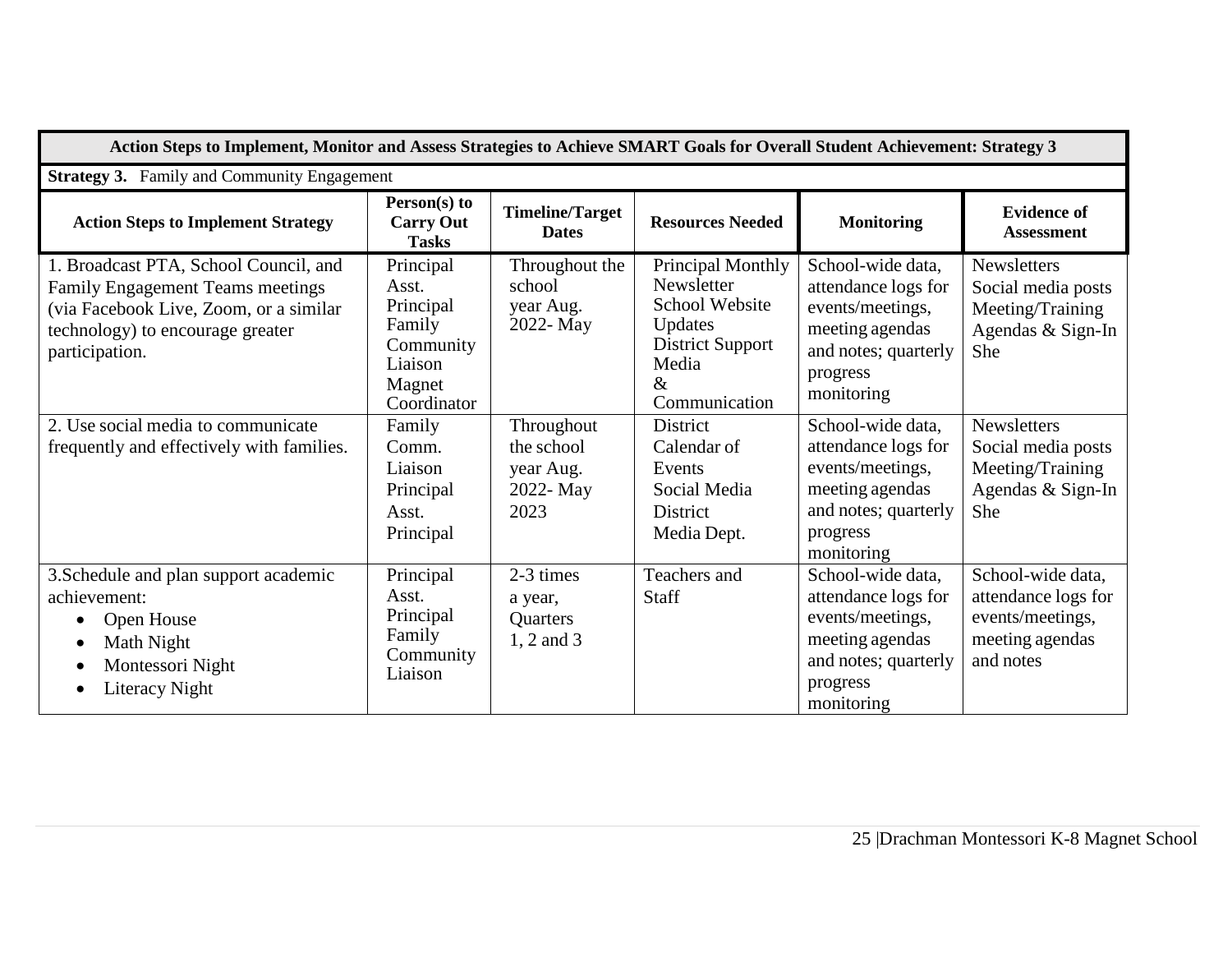### **V. Academic Performance for African American and Latino Students**

### **A. Gaps in USP Subgroups Performance (African American and Latino)**

### **Interpretive Summary - Academic Performance for African American and Latino Students (see data Pages 4-5).**

There are multiple data points and key information to support the site acacdemic gap analysis for African American and Latino students.

This information will help to identify needs to reduce academic performance gaps between African American and White Students, as well as Latino and White Students. This data summary includes:

- White students outperformed African American students on the AZ Merit in SY 18-19 in ELA by 20%
- White students outperformed Latino students on the AZ Merit in SY 18-19 by 21%
- White students outperformed African American students on the AZ Merit in SY 18-19 in Mathematics by 13%
- White students outperformed Latino students on the AZ Merit in SY 18-19 in Mathematics by 8%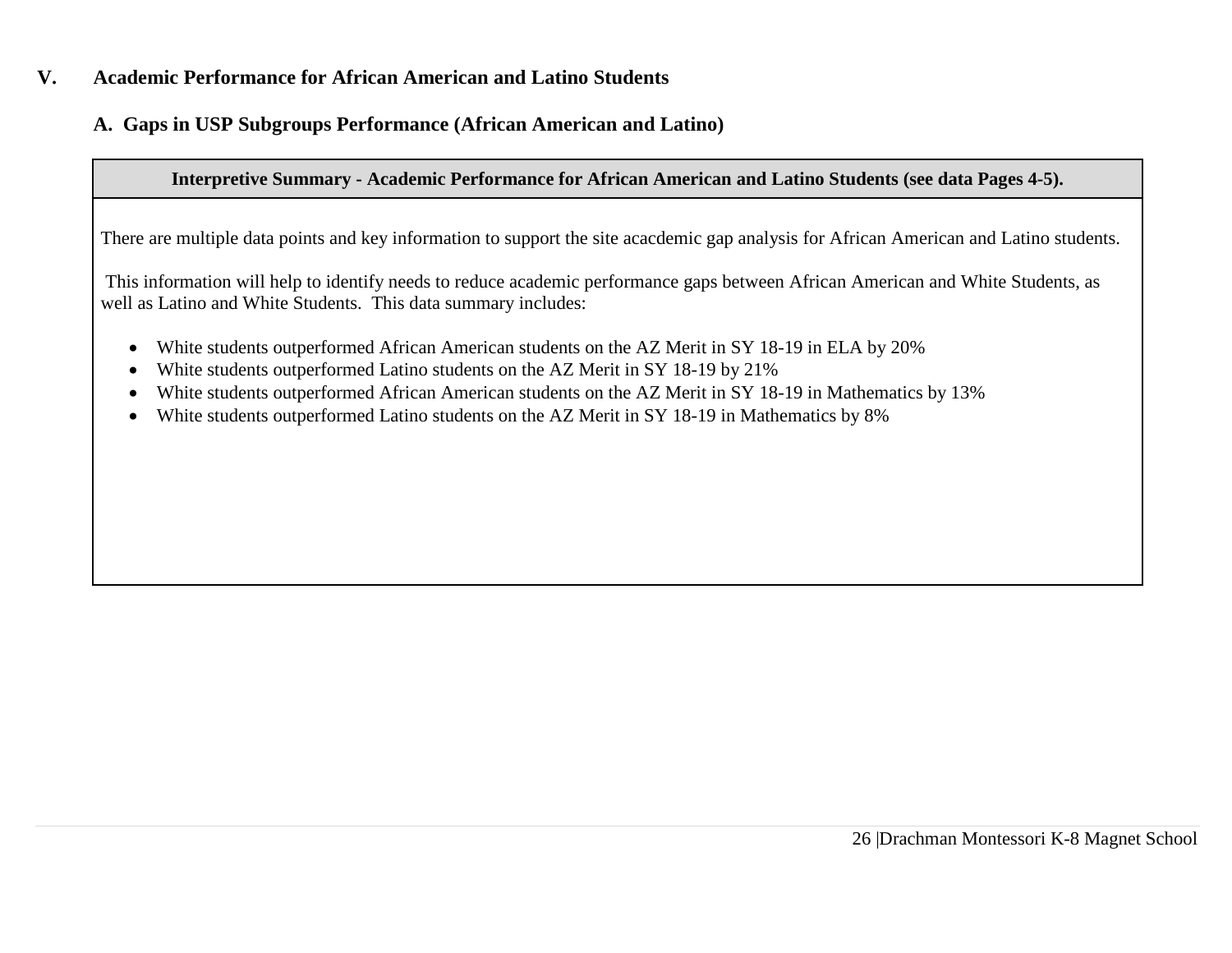| <b>Root Cause Analysis</b>                                                                                               |                                                                                                                                                               |                                                                                                                 |  |  |  |  |  |  |
|--------------------------------------------------------------------------------------------------------------------------|---------------------------------------------------------------------------------------------------------------------------------------------------------------|-----------------------------------------------------------------------------------------------------------------|--|--|--|--|--|--|
| <b>Identify Top Causes of these Gaps</b>                                                                                 | <b>Identify the Root of these Causes</b>                                                                                                                      | <b>Identify Foundational Causes</b>                                                                             |  |  |  |  |  |  |
| Need of instructional effectiveness<br>$\bullet$<br>that supports the SPARKS (Cultural<br>Relevance) framework.          | Lack of frequent instructional<br>$\bullet$<br>observations with follow up<br>feedback and job embedded<br>coaching related to SPARKS<br>(Cultural Relevance) | Lack of structure that supports<br>$\bullet$<br><b>SPARKS</b> (Cultural Relevance)<br>on site                   |  |  |  |  |  |  |
| • Need of RTI effectiveness<br>(increased academic interventions)<br>specific to African American and<br>Latino students | • Lack of interventions that<br>directly supports African<br><b>American and Latino students</b>                                                              | PLCs do not filter benchmark<br>and AZM2/AASA data by<br>race/ethnicity to allow for<br>informed interventions. |  |  |  |  |  |  |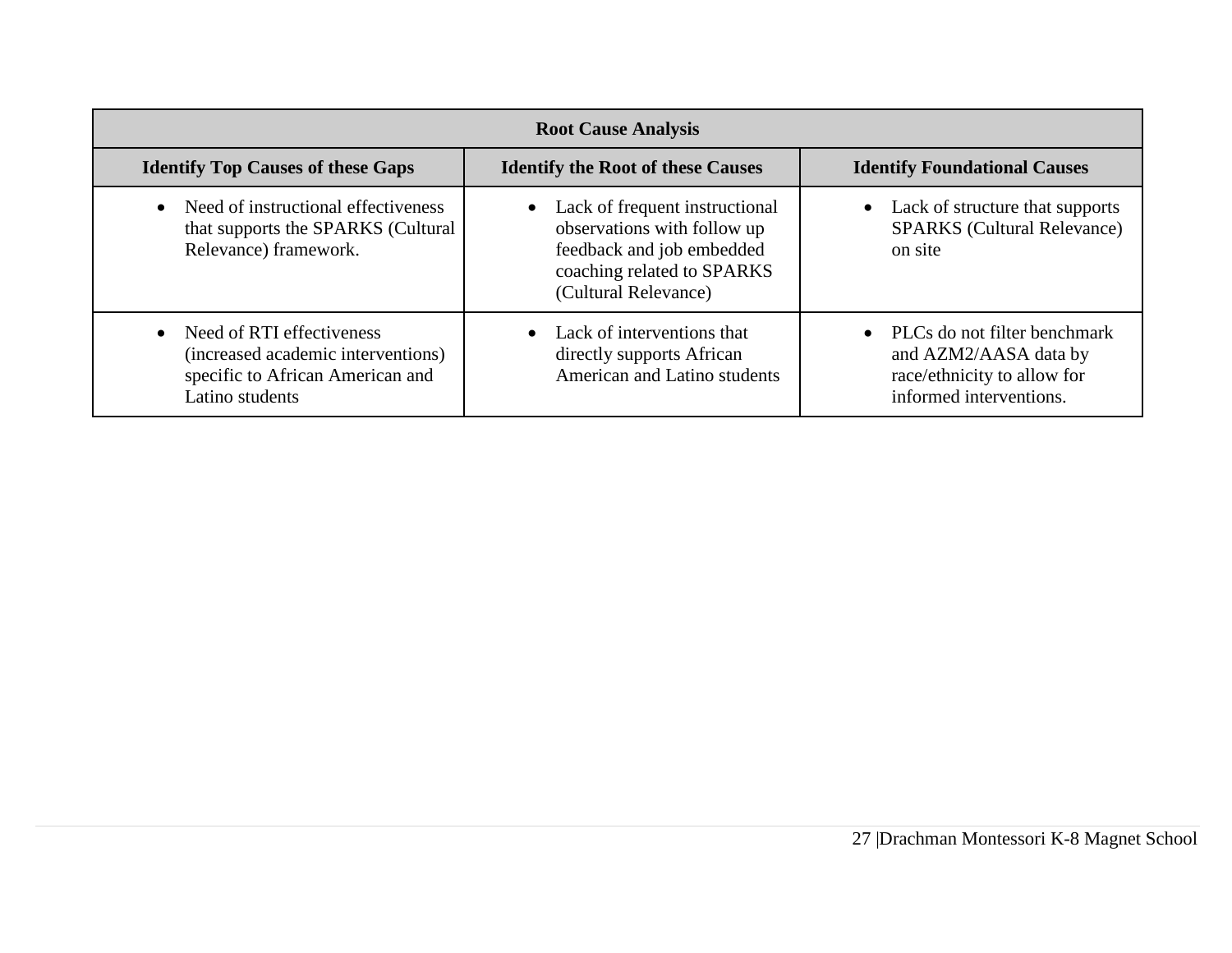# **B. SMART Goals for Reducing Achievement Gaps Among USP Subgroups**

| <b>SMART Goal Statements for Subgroups</b>                                                                                                                                                                                                                           | <b>Evidence to Be Used to Assess Progress and Accomplishment</b> |
|----------------------------------------------------------------------------------------------------------------------------------------------------------------------------------------------------------------------------------------------------------------------|------------------------------------------------------------------|
| 1. By June 2023, the reading achievement gap between<br>Latino students and White students will be closed by three<br>percentage points at each grade level in third through<br>eighth grade, as measured by the Arizona Academic<br><b>Standards Assessment.</b>    | 2023 AASA Scores                                                 |
| 2. By June 2023, the reading achievement gap between<br>African American students and White students will be<br>closed by three percentage points at each grade level in<br>third through eighth grade, as measured by the Arizona<br>Academic Standards Assessment. |                                                                  |
| *Note that a closure of three percentage points is in alignment<br>with standard performance improvement.                                                                                                                                                            |                                                                  |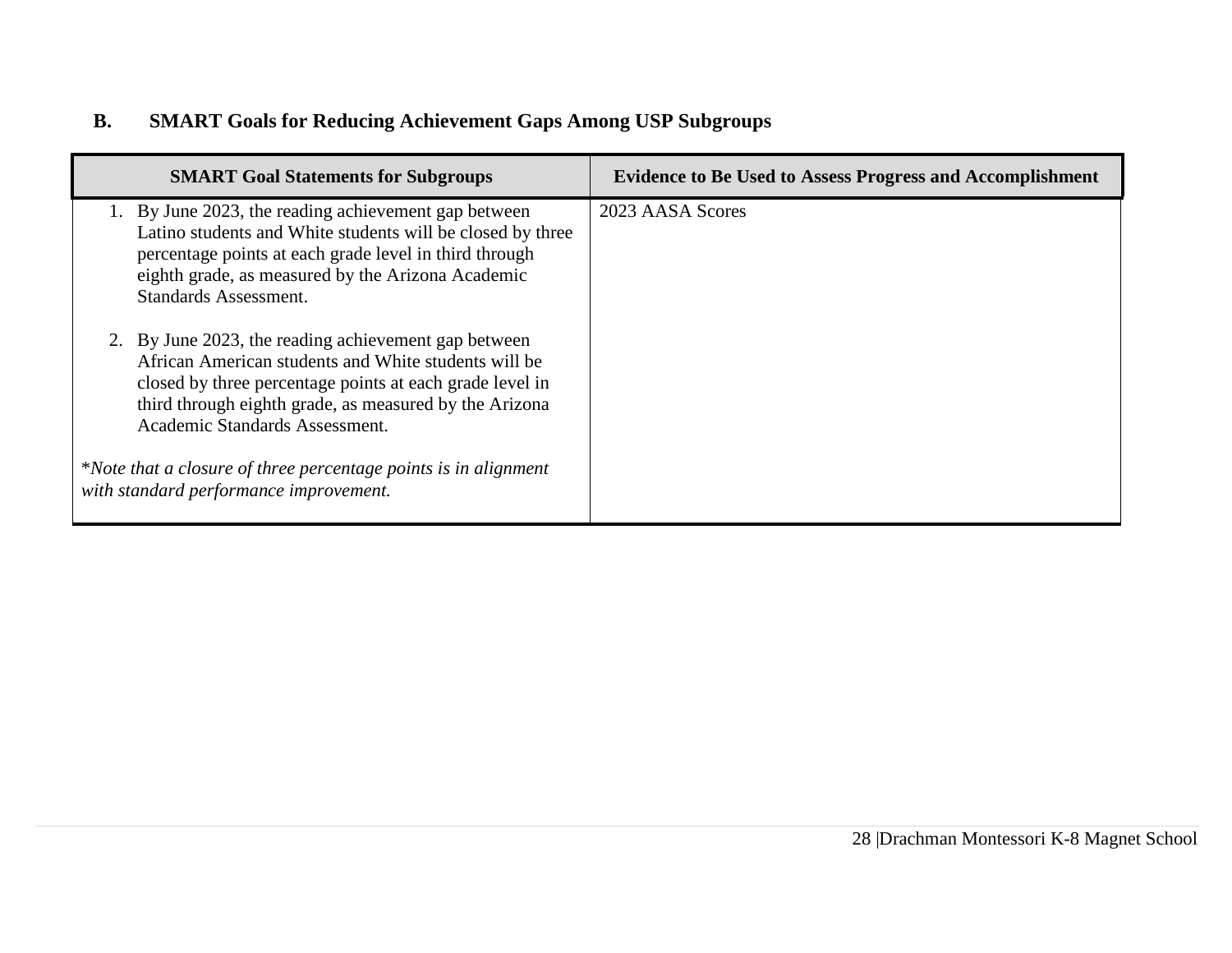| 3. By June 2023, the mathematics achievement gap between<br>Latino students and White students will be closed by three<br>percentage points at each grade level in third through<br>eighth grade, as measured by the Arizona Academic<br><b>Standards Assessment.</b>                                                                                                                 | 2023 AASA Scores |
|---------------------------------------------------------------------------------------------------------------------------------------------------------------------------------------------------------------------------------------------------------------------------------------------------------------------------------------------------------------------------------------|------------------|
| 4. By June 2023, the mathematics achievement gap between<br>African American students and White students will be<br>closed by three percentage points at each grade level in<br>third through eighth grade, as measured by the Arizona<br>Academic Standards Assessment.<br>*Note that a closure of three percentage points is in alignment<br>with standard performance improvement. |                  |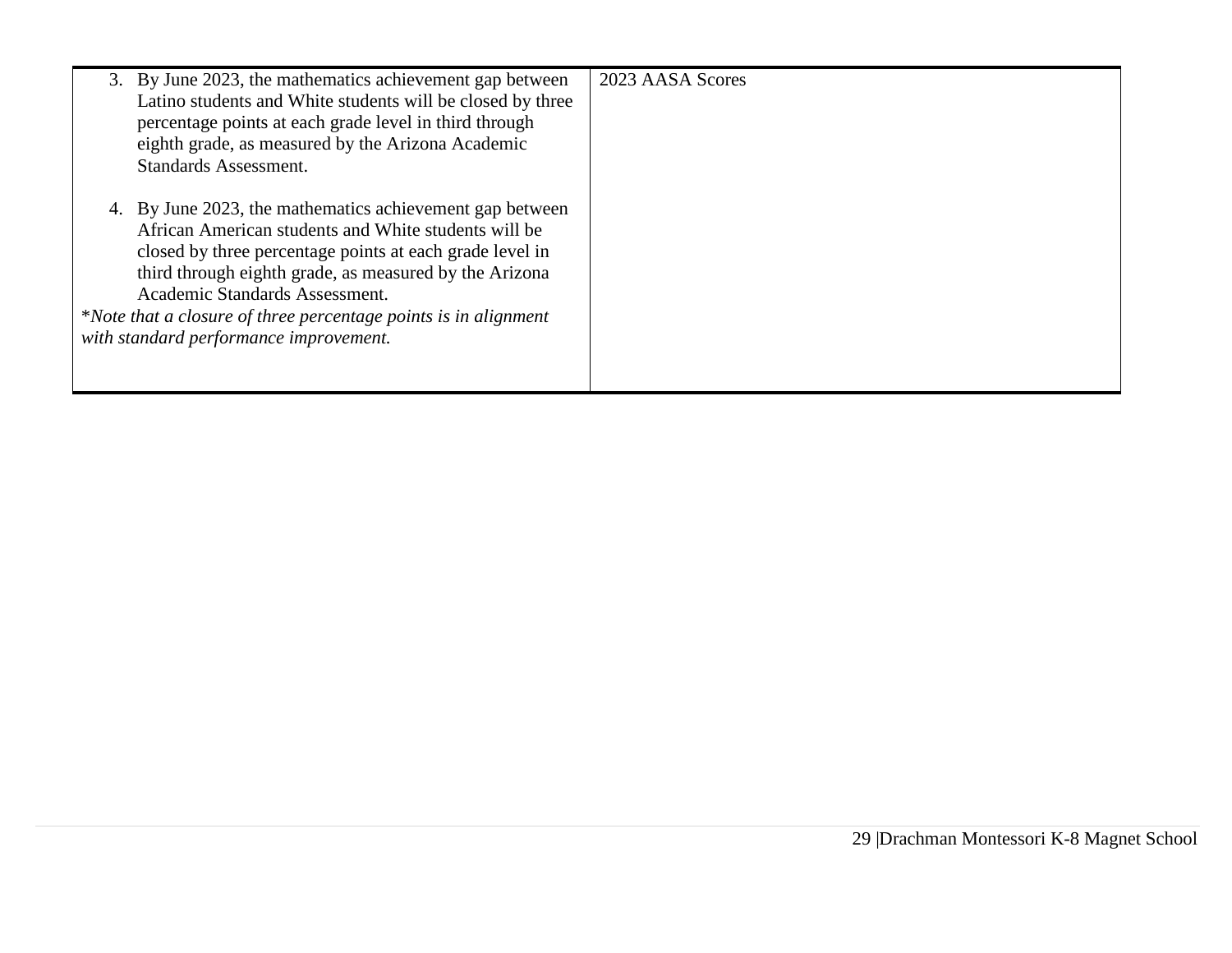# **C. Goal Attainment:**

# **1. Strategies to Achieve SMART Goals**

| <b>Strategies that help Magnet School Achieve Improvement for African American and Latino Students</b>      |                                                                                                                                                                                                                                                                                                                                                                   |  |  |  |  |  |  |
|-------------------------------------------------------------------------------------------------------------|-------------------------------------------------------------------------------------------------------------------------------------------------------------------------------------------------------------------------------------------------------------------------------------------------------------------------------------------------------------------|--|--|--|--|--|--|
| <b>Strategies</b>                                                                                           | <b>Strengths and Obstacles</b>                                                                                                                                                                                                                                                                                                                                    |  |  |  |  |  |  |
| 1. Increase culturally relevant instructional practice specific to<br>African American and Latino Students. | <b>Supports:</b><br>Montessori-trained staff<br>Montessori Lead Teachers and Magnet Coordinator<br>Support Staff (Certified and Classified)<br><b>SPARKS</b> (Culturally Relevant) framework                                                                                                                                                                      |  |  |  |  |  |  |
|                                                                                                             | <b>Constraints:</b><br>Gaps in instructional observation/feedback cycle specific<br>to the SPARKS framework<br>Conflict between Montessori sequencing of material,<br>state standards, and TUSD's Scope and Sequence of<br>curriculum.                                                                                                                            |  |  |  |  |  |  |
| Ensure effective academic interventions for African<br>2.<br><b>American and Latino Students</b>            | <b>Supports:</b><br>Benchmarking structure is in place<br>Access to formative assessment tools<br><b>Constraints:</b><br>Strong PLCs to support data informed interventions<br>Lack of Tier II academic interventions specific to African<br>American and Latino students<br>Lack of Tier III academic support classes to African American<br>and Latino students |  |  |  |  |  |  |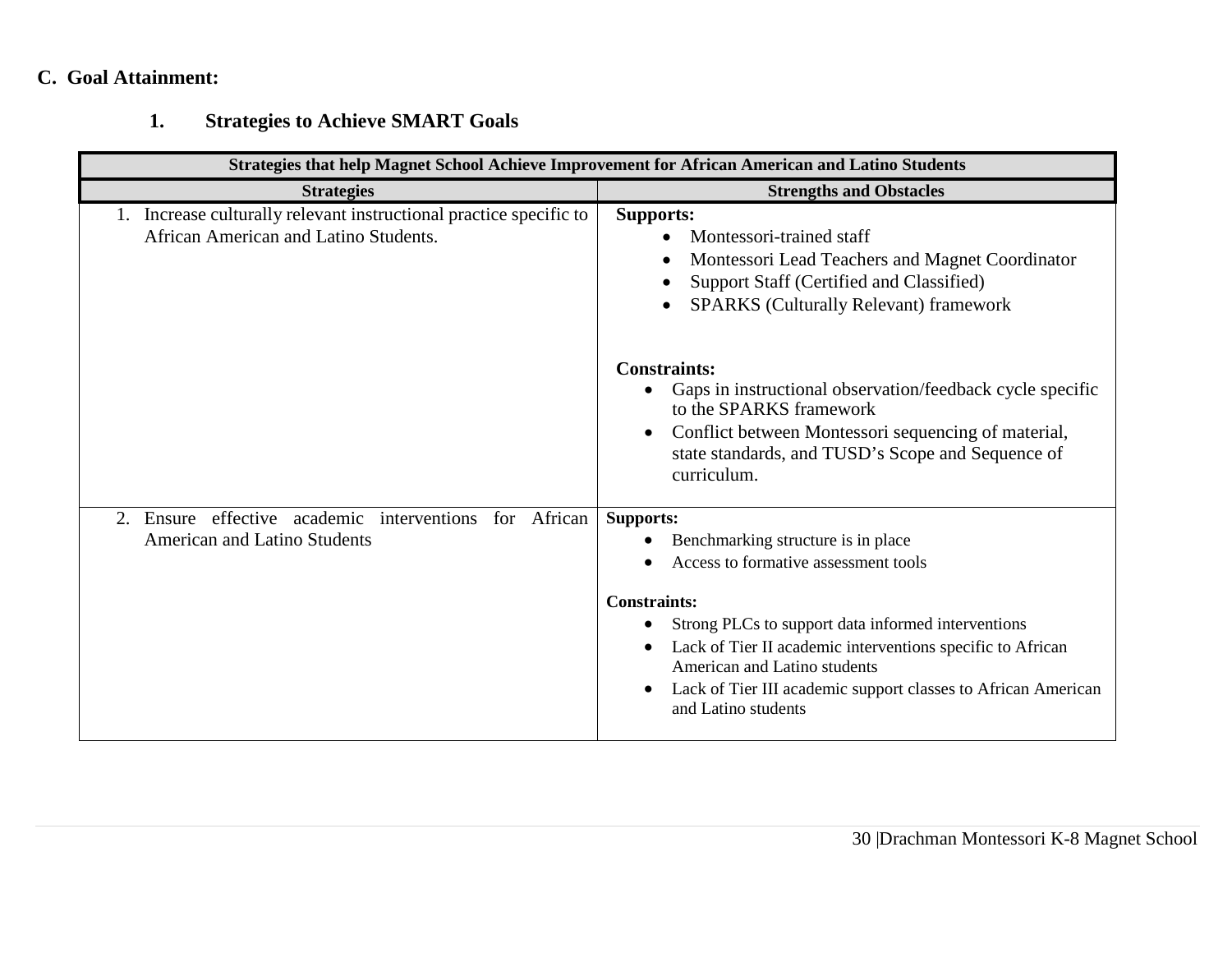# **2. Action Steps to Implement, Monitor and Assess Strategies**

| Action Steps to Implement, Monitor and Assess Strategies for SMART Goals for African American and Latino students                                                                                                            |                                                 |                        |                                                                                          |                                                                                                    |                                                                                   |  |  |  |
|------------------------------------------------------------------------------------------------------------------------------------------------------------------------------------------------------------------------------|-------------------------------------------------|------------------------|------------------------------------------------------------------------------------------|----------------------------------------------------------------------------------------------------|-----------------------------------------------------------------------------------|--|--|--|
| Subgroup Strategy 1: Increase culturally relevant instructional practice specific to African American and Latino Students.                                                                                                   |                                                 |                        |                                                                                          |                                                                                                    |                                                                                   |  |  |  |
| Person(s) to<br><b>Timeline/Target</b><br><b>Evidence for</b><br><b>Resources Needed</b><br><b>Action Steps to Implement Strategy</b><br><b>Carry Out</b><br><b>Monitoring</b><br><b>Dates</b><br>Assessment<br><b>Tasks</b> |                                                 |                        |                                                                                          |                                                                                                    |                                                                                   |  |  |  |
| Provide professional development<br>on SPARKS (culturally relevant)<br>framework for middle school<br>teachers                                                                                                               | Principal;<br>Curriculum<br>Service<br>Provider | August 2022            | <b>CRPI</b> (Culturally<br><b>Relevant Pedagogy</b><br>and Instruction) to<br>support PD | Observation logs;<br>observation data                                                              | Sign in logs                                                                      |  |  |  |
| Utilize daily instructional<br>2.<br>observations with follow up<br>feedback on SPARK (culturally<br>relevant) integration                                                                                                   | Principal;<br>Curriculum<br>Service<br>Provider | Aug. 2022- May<br>2023 | Updated<br>Walkthrough<br>Protocol with<br>Montessori<br><b>Strategies</b>               | Formative<br>assessments;<br><b>benchmark</b><br>assessments;<br>instructional<br>observation data | Formative<br>assessments;<br>benchmark<br>assessments; end of<br>year evaluations |  |  |  |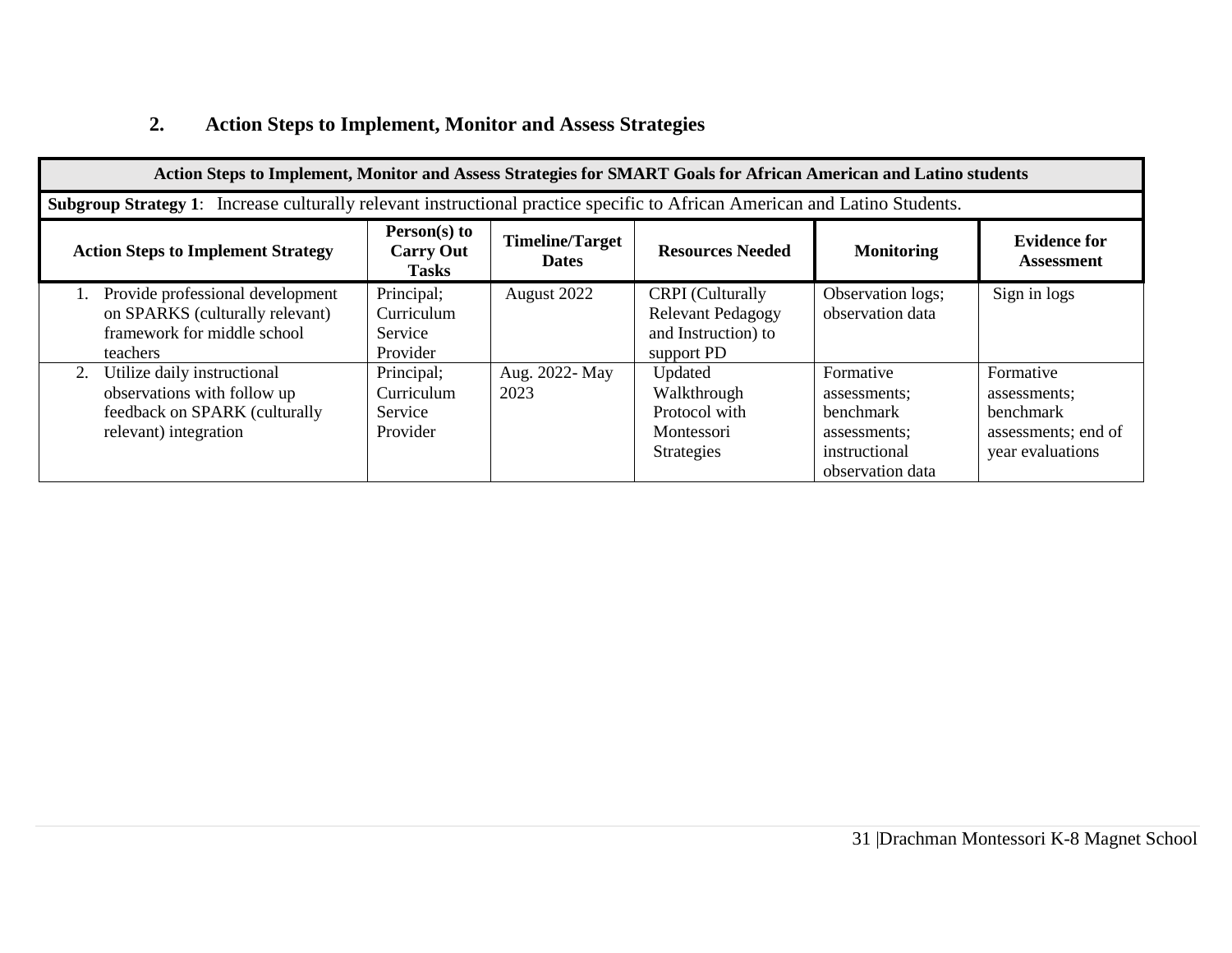| Action Steps to Implement, Monitor and Assess Improvement Strategies for Improvement Goal for African American and Latino students                                                                                                  |                                                                                                       |                        |                                               |                                               |                                               |  |  |  |
|-------------------------------------------------------------------------------------------------------------------------------------------------------------------------------------------------------------------------------------|-------------------------------------------------------------------------------------------------------|------------------------|-----------------------------------------------|-----------------------------------------------|-----------------------------------------------|--|--|--|
|                                                                                                                                                                                                                                     | Subgroup Strategy 2: Ensure effective academic interventions for African American and Latino Students |                        |                                               |                                               |                                               |  |  |  |
| Person(s) to<br><b>Timeline/Target</b><br><b>Evidence for</b><br><b>Resources Needed</b><br><b>Carry Out</b><br><b>Monitoring</b><br><b>Action Steps to Implement Strategy</b><br><b>Dates</b><br><b>Assessment</b><br><b>Tasks</b> |                                                                                                       |                        |                                               |                                               |                                               |  |  |  |
| Utilize small groups in ELA and<br>$\mathbf{L}$<br>Math to provide targeted<br>interventions to African American<br>and Latino students.                                                                                            | Principal;<br>Magnet<br>Coordinators;<br><b>Teachers</b>                                              | Weekly<br>August – May | <b>Lesson Plans</b><br>ELA/Math<br>connection | Formative<br>assessment and<br>benchmark data | Formative<br>assessment and<br>benchmark data |  |  |  |
| Provide after school, targeted<br>2.<br>tutoring for African American and<br>Latino students.                                                                                                                                       | Principal;<br>Magnet<br>Coordinators;<br>21 <sup>st</sup> CCLC<br>Coordinator                         | Weekly<br>August - May | <b>Lesson Plans</b><br>ELA/Math<br>connection | Formative<br>assessment and<br>benchmark data | Formative<br>assessment and<br>benchmark data |  |  |  |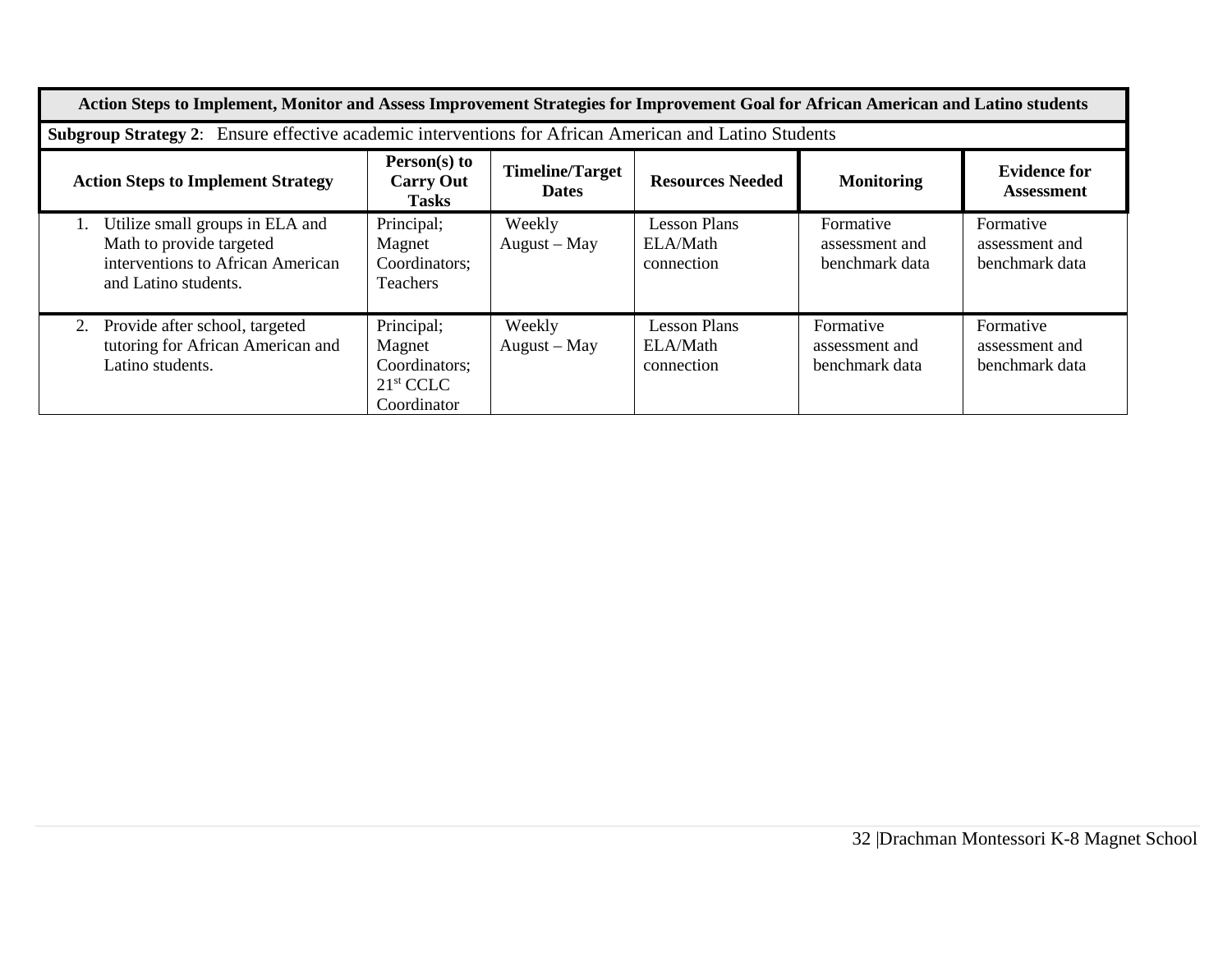### **MAGNET SCHOOL BUDGET**

### **VI. MAGNET SCHOOL BUDGET**

After review of site needs, the following budget is in addition to the regular District funding, as a supplement to support the achievement of Magnet Plans, goals and strategies. List other school FTE to support the MSP Goals for integration and student achievement. Include 910(G) or non-910(G) FTE and other support staff that are assigned to your school by the District (e.g., Teacher Mentors, Technology Liaisons, AVID teachers, Master Teachers, Lead Teachers, School Community Liaison Lead, MTSS Lead, etc.):

- 1.5 FTE Montessori Lead Teachers (910G, 202)
- 3.0 FTE Magnet Teachers (910G, 202)
- 2.625 FTE Teaching Assistants (910G, 202)
- 1.0 FTE Montessori Behavior Intervention Monitor (910G, 202)
- 1.0 FTE Magnet Coordinator (910G, 202)
- 3.25 FTE Teaching Assistant (Title 1)
- 0.5 FTE Reading Interventionist (Title 1)
- 1.0 FTE Teacher (Title 1)
- 1.0 FTE Counselor (M&O)
- 1.0 FTE Library Assistant (M&O)
- 1.0 MTSS Facilitator (ESSER)

**Goal Focus:** Integration and / or Student Achievement

**Magnet Focus Areas:** Integration (In); Academic Achievement (AA); Parent/Community Involvement (PCI); Professional Learning (PL); and Magnet Theme (MT).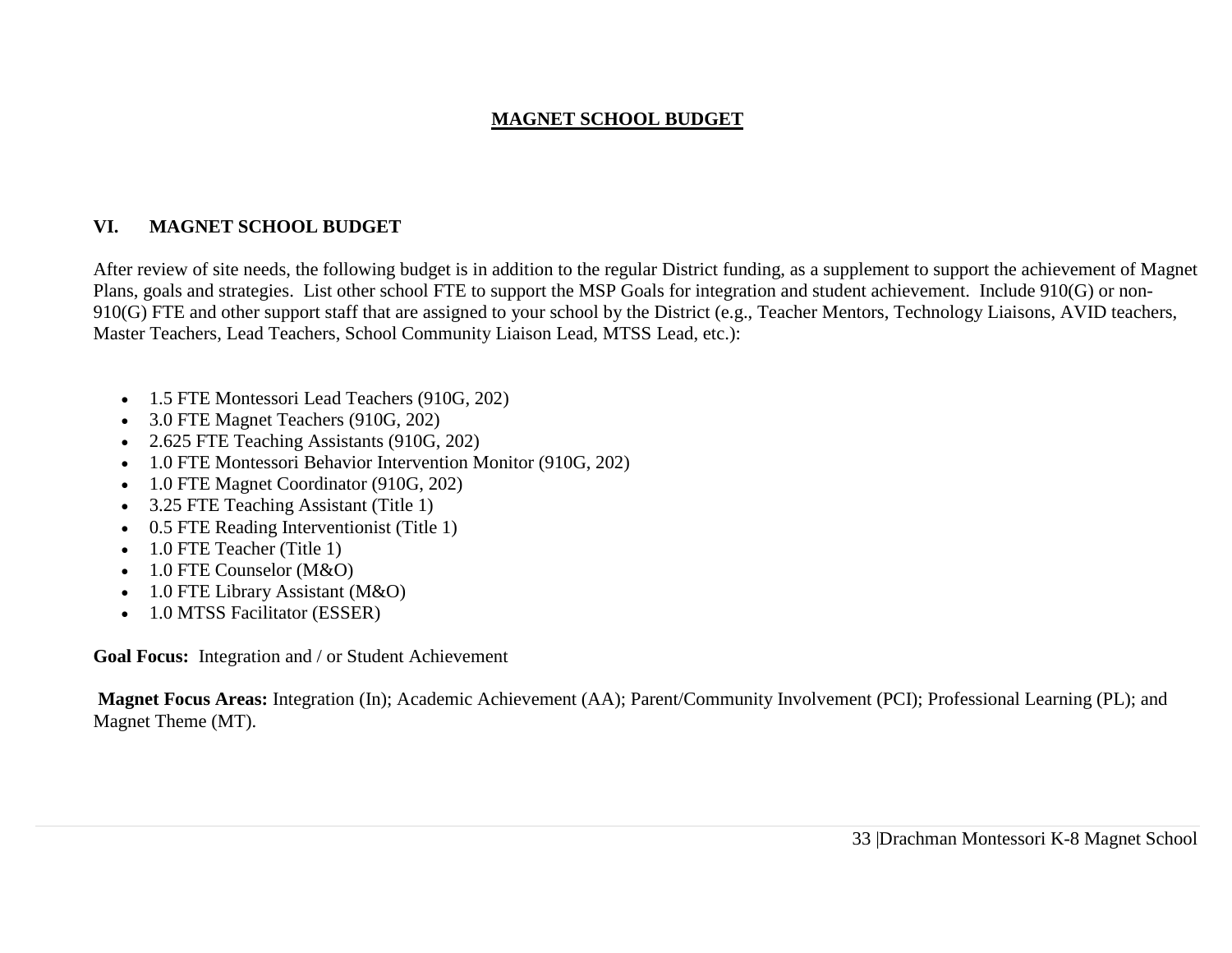## **Personnel**

| <b>Deseg Budget 2022-2023 SY</b> |              |            |                                                                              |               |                     |  |  |
|----------------------------------|--------------|------------|------------------------------------------------------------------------------|---------------|---------------------|--|--|
| <b>Description</b>               | Amount       | <b>FTE</b> | <b>Purpose</b>                                                               | <b>Magnet</b> | <b>Goal Focus</b>   |  |  |
|                                  |              |            |                                                                              | <b>Focus</b>  |                     |  |  |
|                                  |              |            |                                                                              | Area          |                     |  |  |
| Montessori Lead                  | \$202,803.00 | 4.5        | Montessori Lead Teachers (1.5 FTE) will provide professional                 | AA, PL,       | Integration Goal 2, |  |  |
| Teachers and                     |              |            | development for teachers who are new to Montessori Teaching and/or           | &MT           | Strategy 2;         |  |  |
| <b>Magnet Teachers</b>           |              |            | the teaching profession.                                                     |               | Achievement Goal 1, |  |  |
|                                  |              |            | One FTE will fund placing five middle school teachers on $6/5$ <sup>th</sup> |               | Strategies 1& 2     |  |  |
|                                  |              |            | contracts. Our middle school students attend school for an additional        |               |                     |  |  |
|                                  |              |            | 45 minutes beyond the minutes of K-5 students. In our Montessori             |               |                     |  |  |
|                                  |              |            | Middle School Model, these teachers will be required to teach their          |               |                     |  |  |
|                                  |              |            | self-contained 6th, 7th, and 8th grade classes all day, without a mid-       |               |                     |  |  |
|                                  |              |            | day planning period, and will also provide students with elective            |               |                     |  |  |
|                                  |              |            | experiences. This was a part of our proposal and plan to become a K-8        |               |                     |  |  |
|                                  |              |            | school that was approved by the district, the Special Master, and            |               |                     |  |  |
|                                  |              |            | individuals involved in the Deseg case.                                      |               |                     |  |  |
|                                  |              |            | One FTE is for the cost of a music teacher, who will provide violin          |               |                     |  |  |
|                                  |              |            | instruction to students and teach a mariachi group. This will provide        |               |                     |  |  |
|                                  |              |            | teachers with additional time for professional growth and PLCs while         |               |                     |  |  |
|                                  |              |            | on contract.                                                                 |               |                     |  |  |
|                                  |              |            | The final (1.0) FTE will fund a Montessori classroom teacher.                |               |                     |  |  |
| Teaching                         | \$53,197     | 2.625      | The Montessori Model of education requires teaching assistants in            | AA &          | Integration Goal 2, |  |  |
| <b>Assistants</b>                |              |            | grades K-3, and recommends teaching assistants in grades 4-8, to             | MT            | Strategy 2;         |  |  |
|                                  |              |            | support instruction. These funds would be for four TAs.                      |               | Achievement Goal 1, |  |  |
|                                  |              |            |                                                                              |               | Strategy 2          |  |  |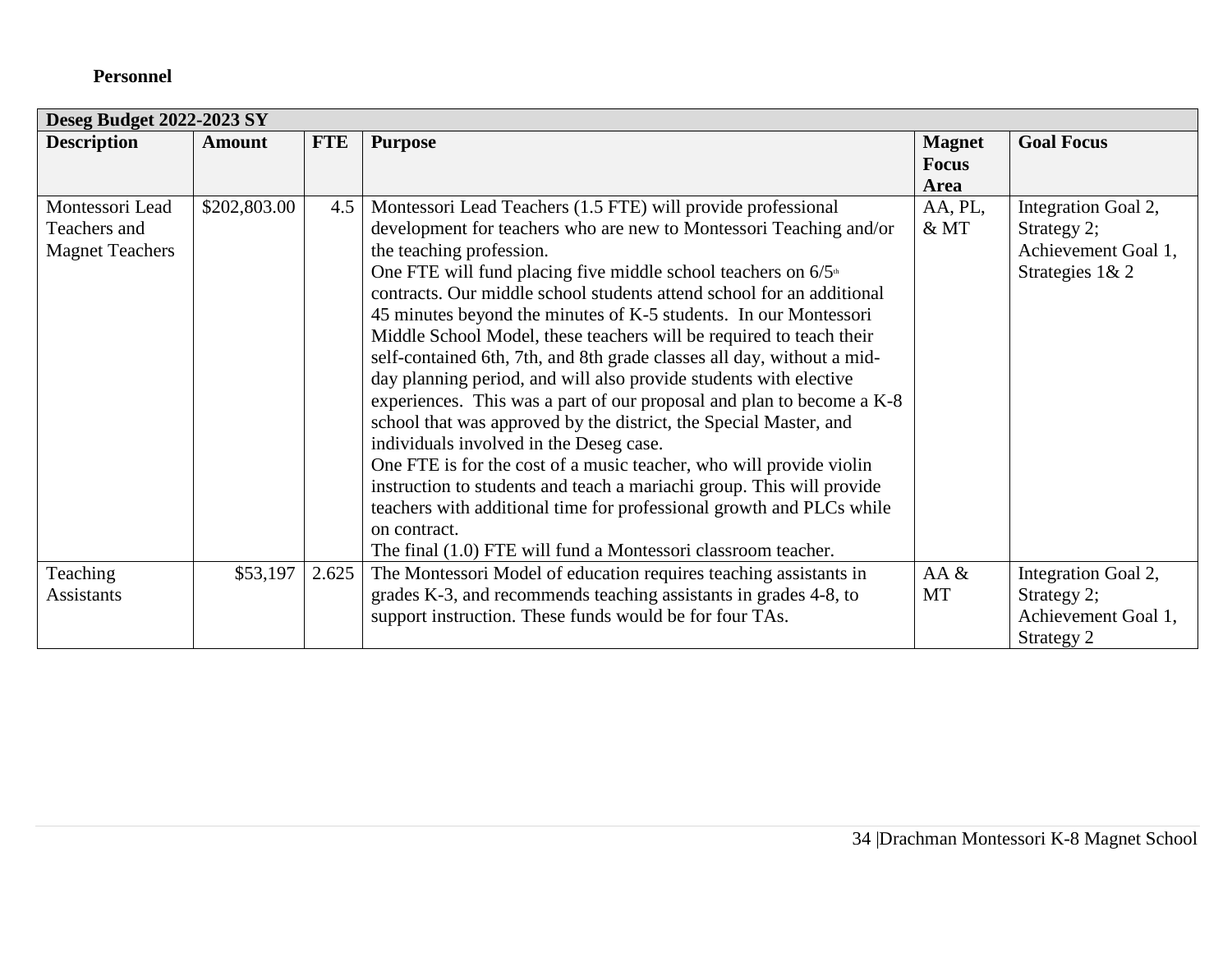| Montessori<br><b>Behavior</b><br>Intervention<br>Monitor | \$21,445 | 1.0 | The classified Montessori Behavior Intervention Monitor will help with the culture<br>and climate among students and the implementation of PBIS practices. This<br>individual will monitor and conduct dialogues with students, using Montessori Grace<br>& Courtesy techniques, will serve as liaison between students, families, and the<br>administration. This individual will also support our students who are new to<br>Drachman in understanding Montessori behavioral expectations and will help them | AA,<br>PCI, $&$<br><b>MT</b> | Achievement<br>Goal 1, Strategy<br>$\overline{4}$                                                                                                                                                                             |
|----------------------------------------------------------|----------|-----|----------------------------------------------------------------------------------------------------------------------------------------------------------------------------------------------------------------------------------------------------------------------------------------------------------------------------------------------------------------------------------------------------------------------------------------------------------------------------------------------------------------|------------------------------|-------------------------------------------------------------------------------------------------------------------------------------------------------------------------------------------------------------------------------|
| Magnet<br>Coordinator                                    | \$49,337 | 1.0 | build relationships with returning students.<br>The Magnet Coordinator will specifically target the integration pillar. She will also<br>provide Montessori Professional Development, support PLC-CTTs, our<br>implementation of TUSD's Multicultural Curriculum, and our CFA calendar. Lastly,<br>she will provide Montessori-Based Parent Education and support incoming families<br>with helping them understand the principles of Montessori Education.                                                    | IN, AA,<br>PCI, PL,<br>&MT   | <b>Integration Goal</b><br>1, Strategy 1;<br><b>Integration Goal</b><br>2, Strategy 1;<br>Achievement<br>Goal 1, Strategy<br>1;<br>Achievement<br>Goal 1, Strategy<br>2:<br>Achievement<br>Goal 1, Strategy<br>$\overline{4}$ |
| Subs for Sick<br>Leave and Data<br><b>Talks</b>          | \$3,500  |     | Subs for data talks free up the classroom teachers to meet one-on-one or in small<br>groups with students to go over testing performance and set goals for assessment<br>improvement                                                                                                                                                                                                                                                                                                                           | AA, PL,<br><b>MT</b>         | Achievement<br>Goal 1, Strategy                                                                                                                                                                                               |
| <b>Certified Added</b><br>$Duty -$<br>Recruitment        | \$2000   |     | This budget line will be used by our Magnet Coordinator to pay for staffing<br>recruitment events outside of contract time.                                                                                                                                                                                                                                                                                                                                                                                    | In                           | <b>Integration Goal</b><br>1, Strategy 1;<br><b>Integration Goal</b><br>2, Strategy 1;<br>Achievement<br>Goal 1, Strategy                                                                                                     |
| Added Duty-PLC<br>Work                                   | \$460    |     | This line would be for PLC/CTT work after contract hours.                                                                                                                                                                                                                                                                                                                                                                                                                                                      |                              | Achievement<br>Goal 1, Strategy<br>$\overline{c}$                                                                                                                                                                             |